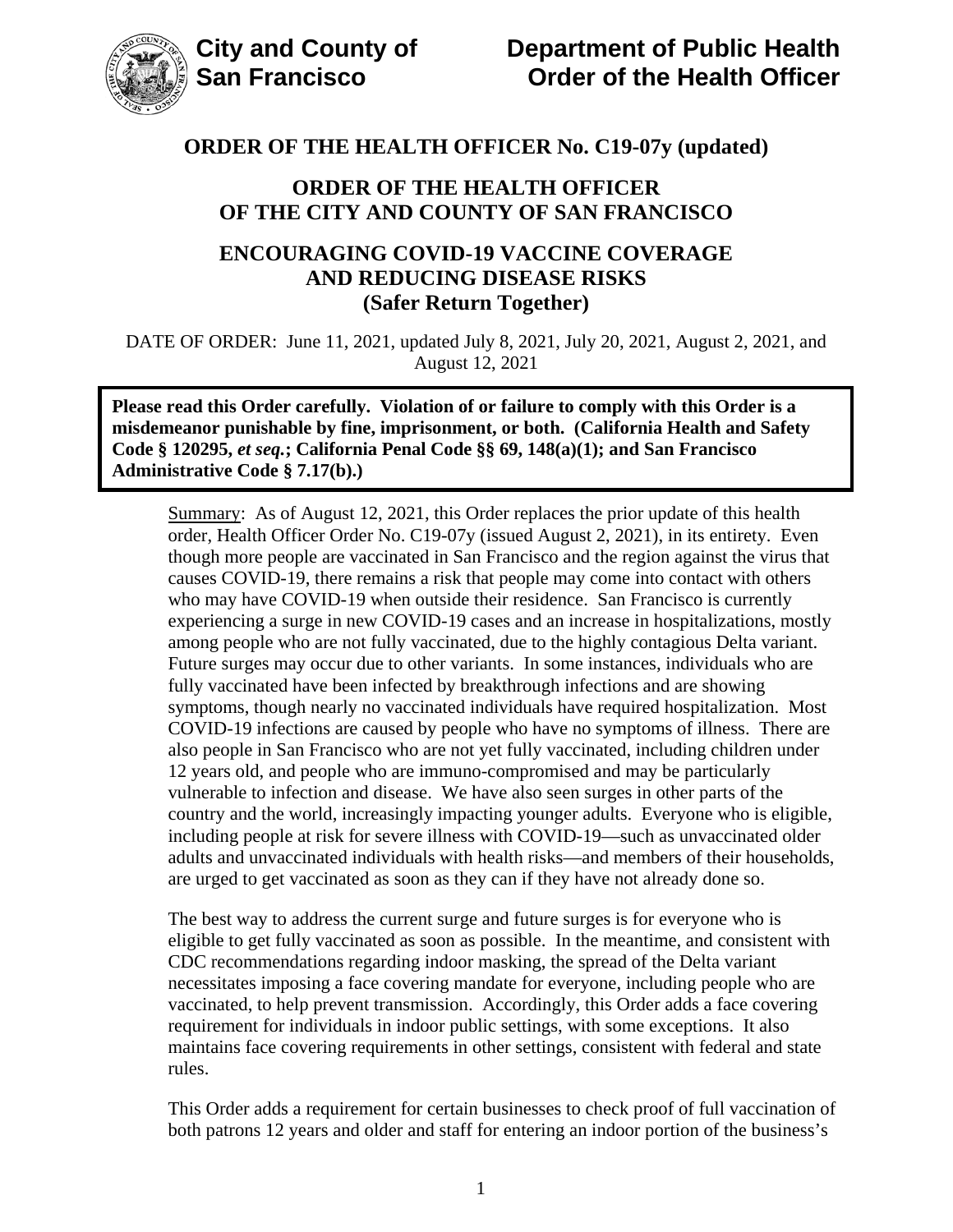

# **City and County of Department of Public Health Order of the Health Officer**

# **ORDER OF THE HEALTH OFFICER No. C19-07y (updated)**

facility, subject to limited exceptions. This Order also maintains the lifting of local capacity limits on business and other sectors, local physical distancing requirements, and many other previous health and safety restrictions that were removed in the prior health order as of June 15. Businesses are no longer required to prepare and post social distancing protocols or in most instances submit health and safety plans to the Health Officer. Nor are they strongly urged to allow office employees to continue to work remotely as much as possible. Also, except for schools, childcare, and out-of-school time programs, sector specific guidance under local health directives no longer apply.

And this Order maintains some requirements on businesses and government entities, such as a general requirement to report positive cases in the workplace and in schools, a new and much more limited requirement for signage, and a vaccination requirement to admit people age 12 and older to attend indoor mega-events largely consistent with state rules with some additional rules and limitations. The Order adds a vaccination requirement to admit people age 12 and older to attend large indoor events that are not subject to the state rules on indoor mega-events. It also requires personnel working in certain high-risk settings, such as acute care hospitals, skilled nursing facilities, residential care facilities for the elderly, homeless shelters and jails, to be fully vaccinated, with limited exemptions and within a specified timeframe. Also, this Order includes recommendations to reduce COVID-19 risk, but not requirements, for individuals, businesses, and government entities.

## **UNDER THE AUTHORITY OF CALIFORNIA HEALTH AND SAFETY CODE SECTIONS 101040, 101085, AND 120175, THE HEALTH OFFICER OF THE CITY AND COUNTY OF SAN FRANCISCO ORDERS:**

1. Definitions.

For purposes of this Order, the following initially capitalized terms have the meanings given below.

- a. *Business*. A "Business" includes any for-profit, non-profit, or educational entity, whether a corporate entity, organization, partnership or sole proprietorship, and regardless of the nature of the service, the function it performs, or its corporate or entity structure.
- b. *Cal/OSHA*. "Cal/OSHA" means the California Department of Industrial Relations, Division of Occupational Safety and Health, better known as Cal/OSHA.
- c. *CDC*. "CDC" means the United States Centers for Disease Control and Prevention.
- d. *Close Contact*. "Close Contact" means having any of following interactions with someone with COVID-19 while they were contagious: (i) being within six feet of them for a total of 15 minutes or more in a 24-hour period; (ii) living or staying overnight with them; (iii) having physical or intimate contact including hugging and kissing; (iv) taking care of them, or having being taken care of by them; or (v) having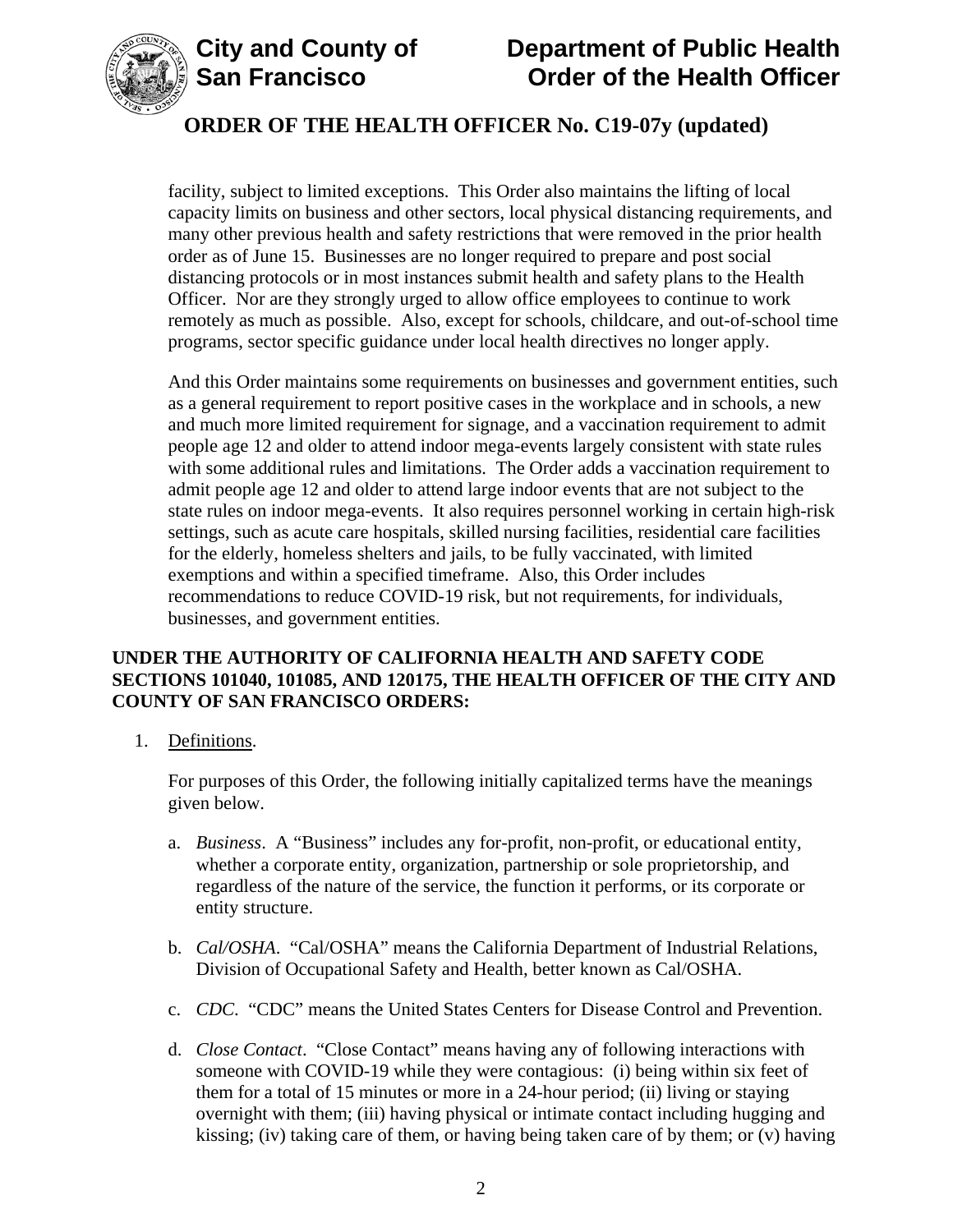



direct contact with their bodily fluids (*e.g.*, they coughed or sneezed on you or shared your food utensils). The person is considered contagious *either* if they had symptoms, from 48 hours before their symptoms began until at least 10 days after the start of symptoms, *or* if they did not have symptoms, from 48 hours before their COVID-19 test was collected until 10 days after they were tested.

- e. *County*. The "County" means the City and County of San Francisco.
- f. *COVID-19*. "COVID-19" means coronavirus disease 2019, the disease caused by the SARS-CoV-2 virus and that resulted in a global pandemic.
- g. *DPH*. "DPH" means the San Francisco Department of Public Health.
- h. *DPH Core Guidance*. "DPH Core Guidance" means the webpage and related materials titled *Core Guidance for COVID-19* that DPH regularly updates and includes health and safety recommendations for individuals and Businesses as well as web links to additional resources, available online at www.sfdph.org/dph/covid-19/core-guidance.asp.
- i. *Face Covering Requirements*. "Face Covering Requirements" means the requirement to wear a Well-Fitted Mask (i) as required by federal or state law including, but not limited to, California Department of Public Health guidance and Cal/OSHA's rules and regulations; (ii) in indoor common areas of homeless shelters, emergency shelters, and cooling centers, except while sleeping, showering, engaged in personal hygiene that requires removal of face coverings, or actively eating or drinking; (iii) in indoor common areas of jails except while sleeping, showering, engaged in personal hygiene that requires removal of face coverings, or actively eating or drinking; and (iv) as required by Section 3(b), below and Appendix A, attached to the Order. If a separate state, local, or federal order or directive imposes different face covering requirements, including requirements to wear respirators or surgical masks in certain settings, the more health protective requirement applies.
- j. *FDA*. "FDA" means the United States Food and Drug Administration.
- k. *Fully Vaccinated/Full Vaccination*. "Fully Vaccinated" and "Full Vaccination" mean two weeks after completing the entire recommended series of vaccination (usually one or two doses) with a vaccine authorized to prevent COVID-19 by the FDA, including by way of an emergency use authorization, or by the World Health Organization (WHO). For example, as of the date of issuance of this Order, an individual would be fully vaccinated at least two weeks after receiving a second dose of the Pfizer or Moderna COVID-19 vaccine or two weeks after receiving the single dose Johnson & Johnson's Janssen COVID-19 vaccine. A list of FDA-authorized vaccines is available at www.fda.gov/emergency-preparedness-andresponse/coronavirus-disease-2019-covid-19/covid-19-vaccines. A list of WHO[authorized vaccines is available at extranet.who.int/pqweb/vaccines/covid-19](http://extranet.who.int/pqweb/vaccines/covid-19-vaccines) vaccines.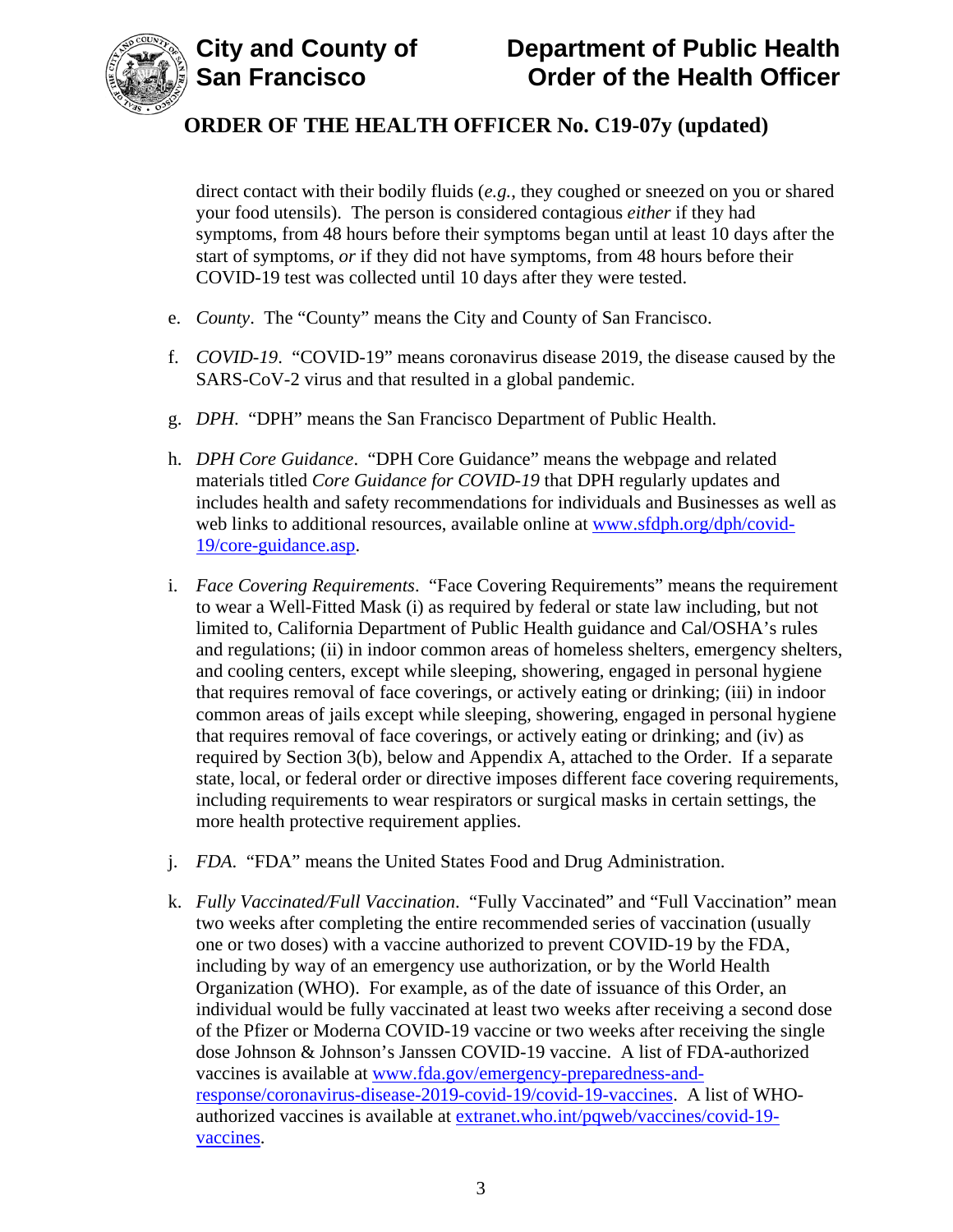

# **City and County of Department of Public Health Order of the Health Officer**

# **ORDER OF THE HEALTH OFFICER No. C19-07y (updated)**

Unless otherwise specified, the following are acceptable as proof of Full Vaccination: (i) the CDC vaccination card, which includes name of person vaccinated, type of vaccine provided, and date last dose administered, or similar documentation issued by another foreign governmental jurisdiction, (ii) a photo of a vaccination card as a separate document, (iii) a photo of the a vaccination card stored on a phone or electronic device, (iv) documentation of vaccination from a healthcare provider, (v) written self-attestation of vaccination signed (including an electronic signature) under penalty of perjury and containing the name of the person vaccinated, type of vaccine taken, and date of last dose administered, or (vi) a personal digital COVID-19 vaccine record issued by the State of California and available by going to [myvaccinerecord.cdph.ca.gov](http://myvaccinerecord.cdph.ca.gov) or similar documentation issued by another State, local, or foreign governmental jurisdiction, or by an approved private company (a list of approved companies offering digital vaccine verification is available at www.sfdph.org/dph/alerts/files/vaccine-verification-sites.pdf). If any state or federal agency uses a more restrictive definition of what it means to be Fully Vaccinated or to prove that status for specified purposes (such as Cal/OSHA rules for employers in workplaces), then that more restrictive definition controls for those purposes. Also, to the extent Cal/OSHA approves an alternate means of documenting whether an employee is "fully vaccinated," even if less restrictive than the definition contained here, employers may use the Cal/OSHA standard to document their employees' vaccination status.

- l. *Health Officer*. "Health Officer" means the Health Officer of the City and County of San Francisco.
- m. *High-Risk Settings*. "High-Risk Settings" means certain care or living settings involving many people, including many congregate settings, where vulnerable populations reside out of necessity and where the risk of COVID-19 transmission is high, consisting of general acute care hospitals, skilled nursing facilities (including subacute facilities), intermediate care facilities, residential care facilities for the elderly, homeless shelters, and jails.
- n. *Household*. "Household" means people living in a single Residence or shared living unit. Households do not refer to individuals who live together in an institutional group living situation such as in a dormitory, fraternity, sorority, monastery, convent, or residential care facility.
- o. *Qualifying Medical Reason*. "Qualifying Medical Reason" means a medical condition or disability recognized by the FDA or CDC as a contra-indication to COVID-19 vaccination.
- p. *Large Indoor Event.* "Large Indoor Event" means an event with 1,000-4,999 people attending indoors. A Large Indoor Event may be public or private, may have either assigned or unassigned seating, and may be either general admission or ticketed events. A Large Indoor Event can also include an event without seating or without tickets.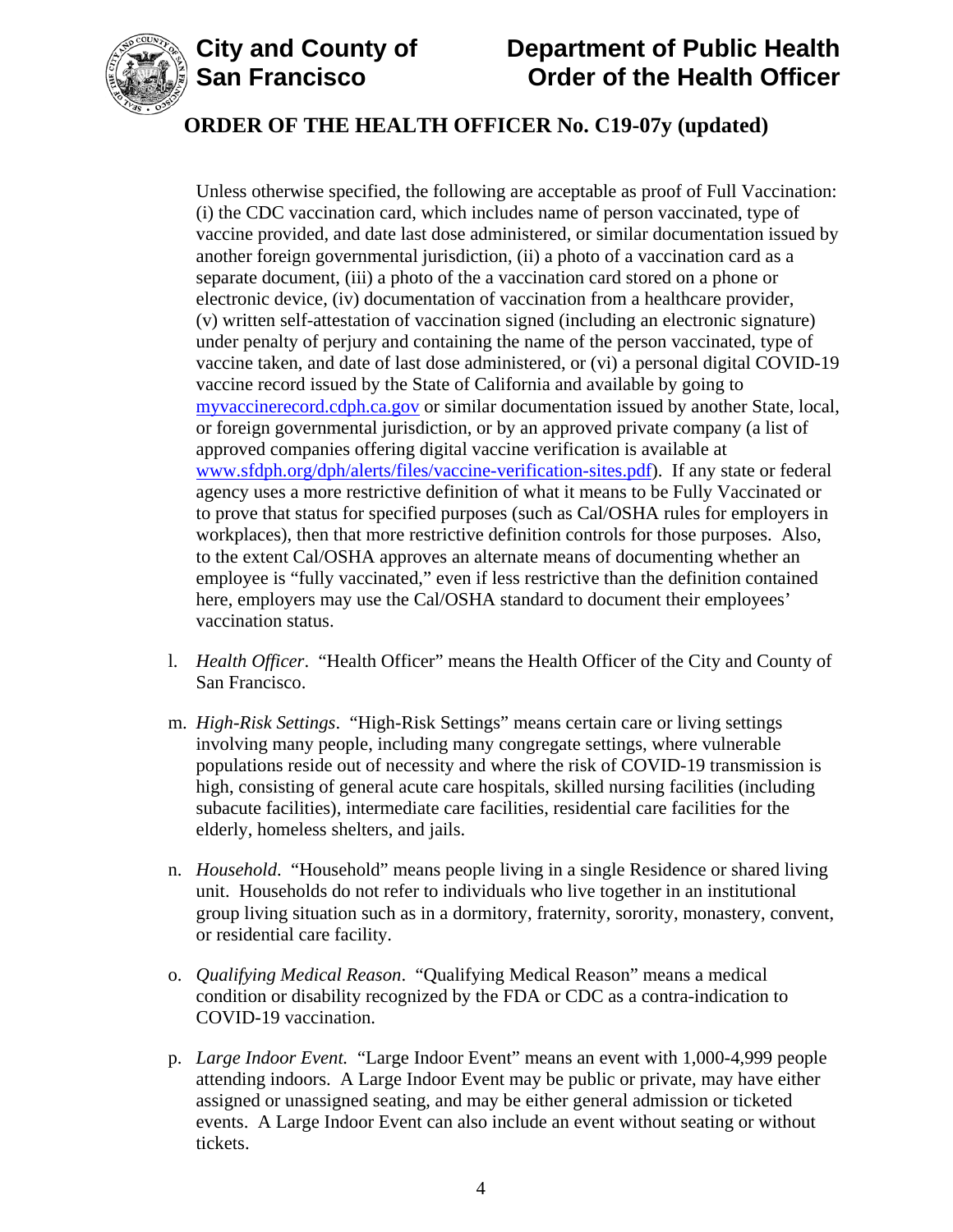

- q. *Mega-Event*. "Mega-Event" means an event with either more than 5,000 people attending indoors or more than 10,000 people attending outdoors, consistent with the definition of those events in the State's Post-Blueprint Guidance. As provided in the State's Post-Blueprint Guidance, a Mega-Event may have either assigned or unassigned seating, and may be either general admission or gated, ticketed and permitted events.
- r. *Personnel*."Personnel" means the following people who provide goods or services associated with a Business in the County: employees; contractors and sub-contractors (such as those who sell goods or perform services onsite or who deliver goods for the Business); independent contractors; vendors who are permitted to sell goods onsite; volunteers; and other individuals who regularly provide services onsite at the request of the Business. "Personnel" includes "gig workers" who perform work via the Business's app or other online interface, if any.
- s. *Religious Beliefs*. "Religious Beliefs" means a sincerely held religious belief, practice, or observance.
- t. *Residence*. "Residence" means the location a person lives, even if temporarily, and includes single-family homes, apartment units, condominium units, hotels, motels, shared rental units, and similar facilities. Residences also include living structures and outdoor spaces associated with those living structures, such as patios, porches, backyards, and front yards that are only accessible to a single family or Household.
- u. *Schools*. "Schools" mean public and private schools operating in the County, including independent, parochial, and charter schools.
- v. *State's Post-Blueprint Guidance*. The "State's Post-Blueprint Guidance" means the guidance entitled "Beyond the Blueprint for Industry and Business Sectors" that the California Department of Public Health issued on May 21, 2021 and that applies from June 15, 2021 through October 1, 2021, including as the State may extend, update or supplement that guidance in the future. (See www.cdph.ca.gov/Programs/CID/ [DCDC/Pages/COVID-19/Beyond-Blueprint-Framework.aspx.\)](www.cdph.ca.gov/Programs/CID/DCDC/Pages/COVID-19/Beyond-Blueprint-Framework.aspx)
- w. *Tested*. "Tested" means to have a negative test for the virus that causes COVID-19 within the prior 72 hours. Both nucleic acid (including polymerase chain reaction (PCR)) and antigen tests are acceptable. The following are acceptable as proof of a negative COVID-19 test result: a printed document (from the test provider or laboratory) or an email, text message, webpage, or application (app) screen displayed on a phone or mobile device from the test provider or laboratory. The information should include person's name, type of test performed, negative test result, and date the test was administered. If any state or federal agency uses a more restrictive definition of what it means to be Tested for specified purposes (such as Cal/OSHA rules for employers in workplaces), then that more restrictive definition controls for those purposes.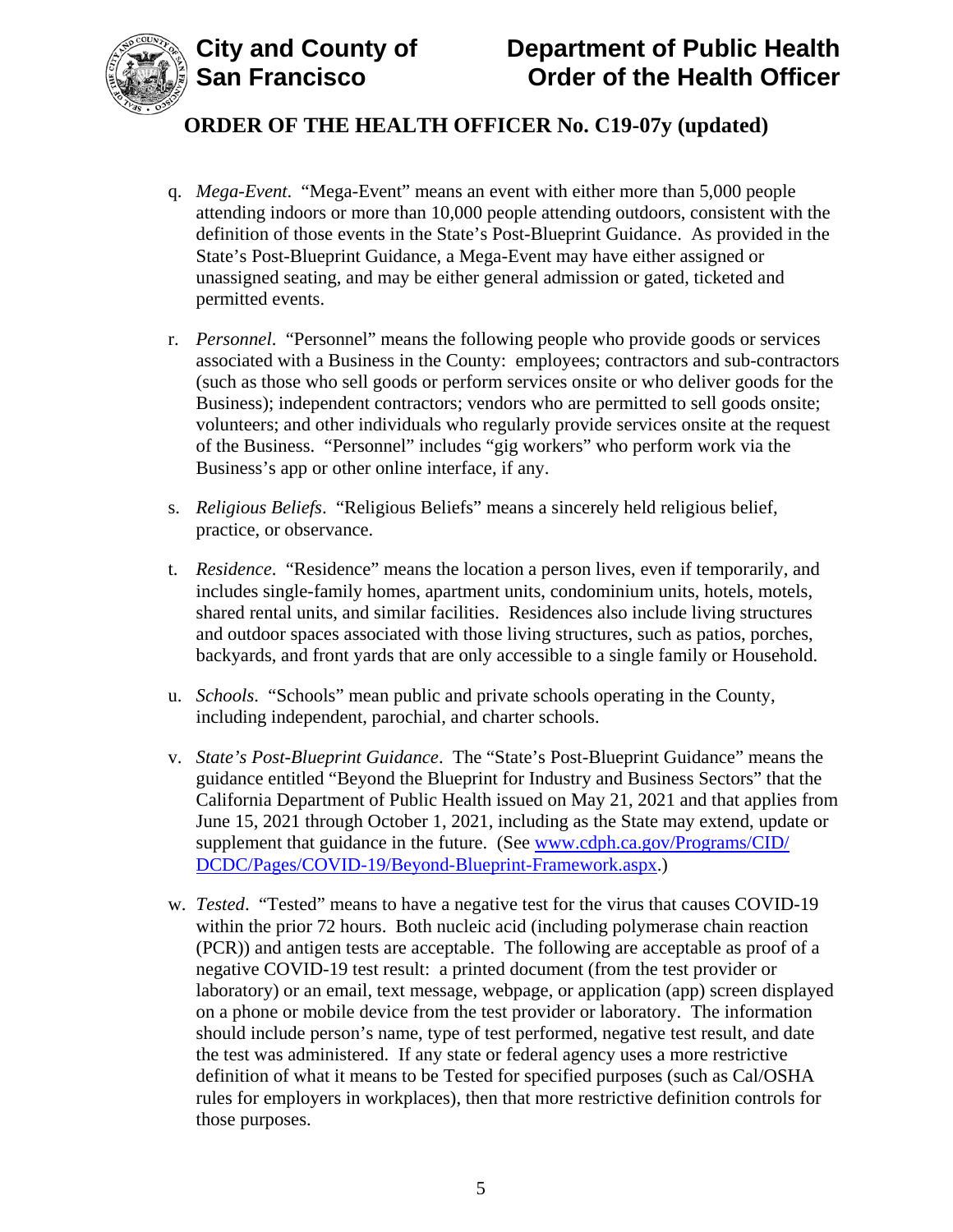



- x. *Ventilation Guidelines*. "Ventilation Guidelines" means ventilation guidance from recognized authorities such as the CDC, the American Society of Heating, Refrigerating and Air-Conditioning Engineers, or the State of California, including Cal/OSHA. The DPH Core Guidance also includes ventilation guidelines.
- y. *Well-Fitted Mask*. A "Well-Fitted Mask" means a face covering that is well-fitted to an individual and covers the nose and mouth especially while talking, consistent with the Face Covering Requirements. DPH guidance regarding Well-Fitted Masks may be found at www.sfcdcp.org/maskingupdate. A non-vented N95 mask is strongly recommended as a Well-Fitted Mask, even if not fit-tested, to provide maximum protection. A Well-Fitted Mask does not include a scarf, ski mask, balaclava, bandana, turtleneck, collar, or single layer of fabric or any mask that has an unfiltered one-way exhaust valve.

### 2. Purpose and Intent.

- a. Purpose. The public health threat of serious illness or death from COVID-19 is generally decreasing in the County, the Bay Area, and the State due to the vaccines. But COVID-19 continues to pose a risk especially to individuals who are not Fully Vaccinated, and certain safety measures continue to be necessary to protect against COVID-19 cases and deaths. Vaccination is the most effective method to prevent transmission and ultimately COVID-19 hospitalizations and deaths. It is important to ensure that as many eligible people as possible are vaccinated against COVID-19. Further, it is critical to ensure there is continued reporting of cases to protect individuals and the larger community. Accordingly, this Order allows Businesses, schools, and other activities to resume fully while at the same time putting in place certain requirements designed to (1) extend vaccine coverage to the greatest extent possible; (2) limit transmission risk of COVID-19; (3) contain any COVID-19 outbreaks; and (4) generally align with guidance issued by the CDC and the State relating to COVID-19 except in limited instances where local conditions require more restrictive measures. This Order is based on evidence of continued community transmission of SARS-CoV-2 within the County as well as scientific evidence and best practices to prevent transmission of COVID-19. The Health Officer will continue to monitor data regarding the evolving scientific understanding of the risks posed by COVID-19, including the impact of vaccination, and may amend or rescind this Order based on analysis of that data and knowledge.
- b. Intent. The primary intent of this Order is to continue to protect the community from COVID-19 and to also increase vaccination rates to reduce transmission of COVID-19 long-term, so that the whole community is safer and the COVID-19 health emergency can come to an end.
- c. Interpretation. All provisions of this Order must be interpreted to effectuate the purposes and intent of this Order as described above. The summary at the beginning of this Order as well as the headings and subheadings of sections contained in this Order are for convenience only and may not be used to interpret this Order. In the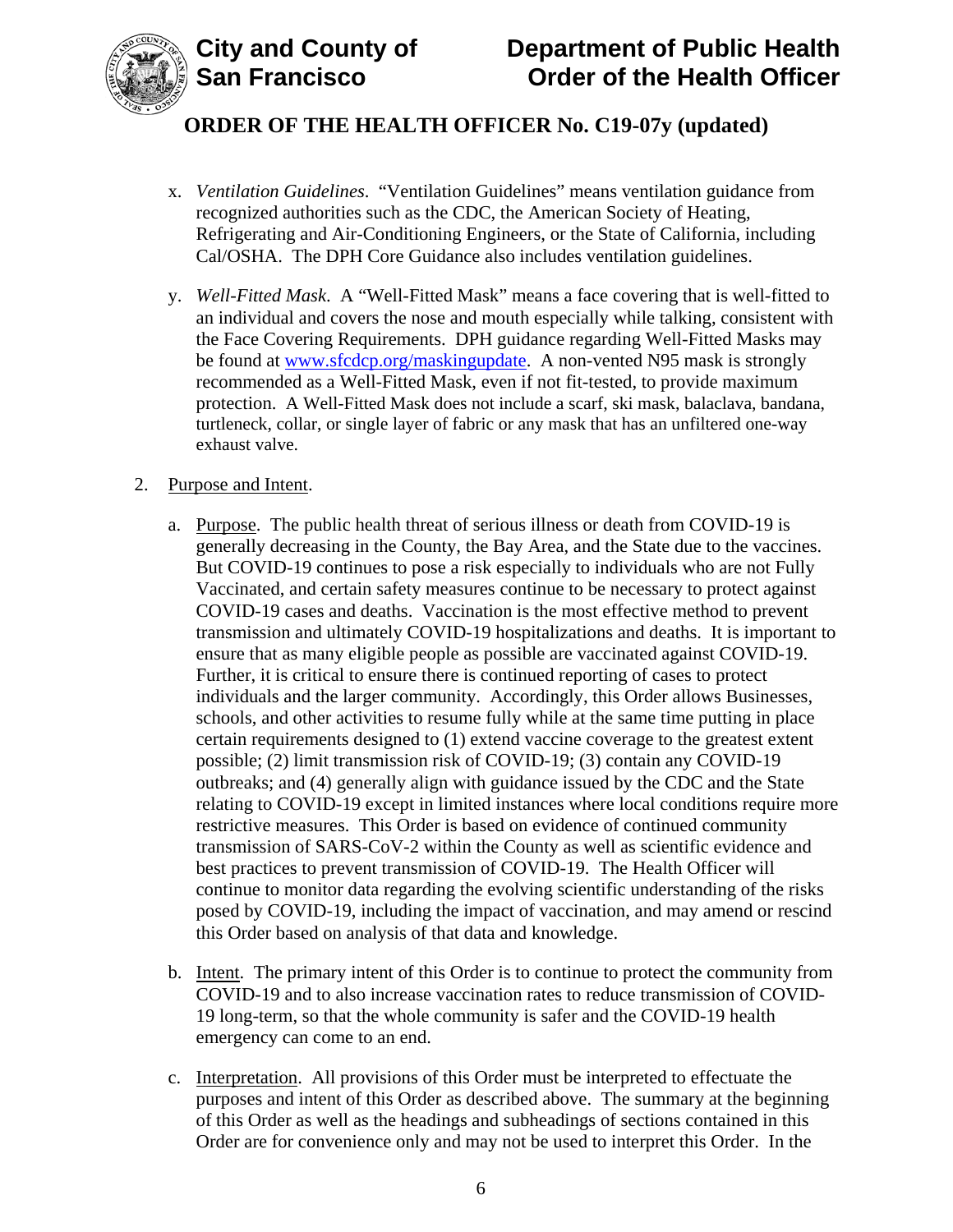



event of any inconsistency between the summary, headings, or subheadings and the text of this Order, the text will control. Certain initially capitalized terms used in this Order have the meanings given them in Section 1 above. The interpretation of this Order in relation to the health orders or guidance of the State is described in Section 10 below.

- d. Application. This Order applies to all individuals, Businesses, and other entities in the County. For clarity, the requirements of this Order apply to all individuals who do not currently reside in the County when they are in the County. Governmental entities must follow the requirements of this Order that apply to Businesses, unless otherwise specifically provided in this Order or directed by the Health Officer.
- e. DPH Core Guidance. All individuals and Businesses are strongly urged to follow the DPH Core Guidance, containing health and safety recommendations for COVID-19.
- f. Effect of Failure to Comply. Failure to comply with any of the provisions of this Order constitutes an imminent threat and menace to public health, constitutes a public nuisance, and is punishable by fine, imprisonment, or both, as further provided in Section 12 below.
- 3. General Requirements for Individuals.
	- a. Vaccination. Individuals are strongly urged to get Fully Vaccinated as soon as they are able to. In particular, people at risk for severe illness with COVID-19—such as unvaccinated older adults and unvaccinated individuals with health risks—and members of their Household, are urged to get Fully Vaccinated as soon as they can. Information about who is at increased risk of severe illness and people who need to take extra precautions can be found at www.cdc.gov/coronavirus/2019-ncov/needextra-precautions/people-with-medical-conditions.html. For those who are not yet Fully Vaccinated, staying home or choosing outdoor activities as much as possible with physical distancing from other Households whose vaccination status is unknown is the best way to prevent the risk of COVID-19 transmission. Fully Vaccinated individuals are subject to fewer restrictions as provided in this Order, and there are allowances for certain large gatherings where all the participants are Fully Vaccinated.
	- b. Face Coverings. Because of the recent surge in the Delta variant, everyone, including people who are Fully Vaccinated, must wear a Well-Fitted Mask in indoor public settings as described in Appendix A to this Order. That Appendix lists exceptions when a Well-Fitted Mask is not required. All persons must also follow the Face Covering Requirements. People should be respectful of an individual's decision to wear face coverings even in settings where they are not required, such as crowded outdoor settings, and no Business or other person should take an adverse action against individuals who chose to wear a face covering to protect their health. Under current federal law, when riding or waiting to ride on public transit people who are inside the vehicle or other mode of transportation or are indoors at a public transit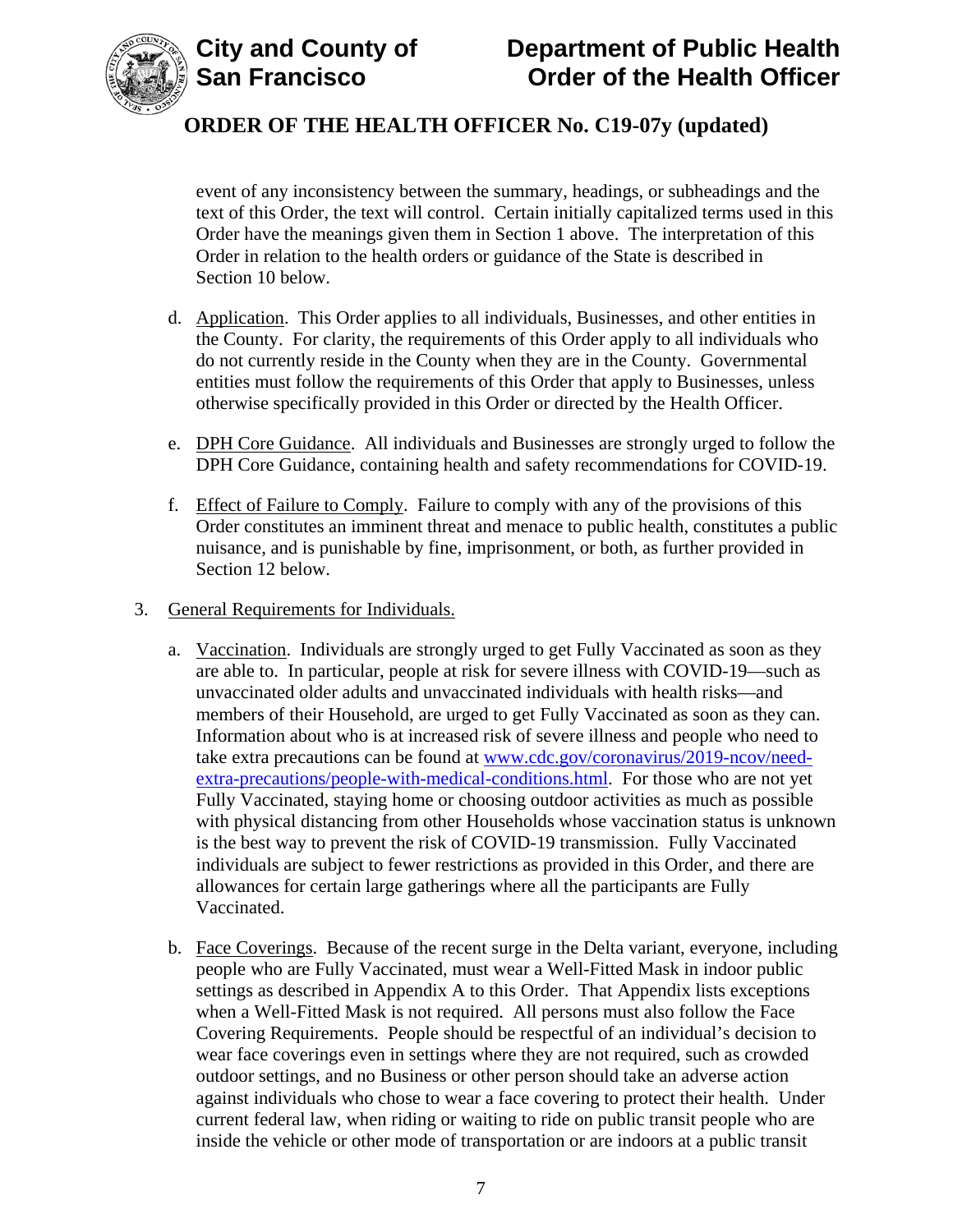

# **City and County of Department of Public Health Order of the Health Officer**

# **ORDER OF THE HEALTH OFFICER No. C19-07y (updated)**

stop or station, must wear Well-Fitted Masks. This requirement extends to all modes of transportation other than private vehicles, such as airplanes, trains, subways, buses, taxis, ride-shares, maritime transportation, street cars, cable cars, and school buses. But any passenger who is outdoors or in open-air areas of the mode of transportation, such as open-air areas of ferries, buses, and cable-cars, is not required by federal law to wear a face covering. Personnel and passengers on public transit are urged to get Fully Vaccinated, and those who are not Fully Vaccinated are strongly urged to wear a Well-Fitted Mask or respirator when not otherwise required by the Face Covering Requirements. Under Cal/OSHA's rules and regulations, employers may also be required to ensure employees continue to wear Well-Fitted Masks or respirators, particularly in indoor settings.

- c. Monitor for Symptoms. Individuals should monitor themselves for symptoms of COVID-19. A list of COVID-19 symptoms is available online at www.cdc.gov/coronavirus/2019-ncov/symptoms-testing/symptoms.html. Anyone with any symptom that is new or not explained by another condition must comply with subsections 3(d) and 3(e) below regarding isolation and quarantine.
- d. Isolation. Anyone who (i) has a positive COVID-19 test result, (ii) is diagnosed with COVID-19, or (iii) has a COVID-19 symptom that is new or not explained by another condition must refer to the latest COVID-19 isolation health directive (available online at www.sfdph.org/directives) and follow the requirements detailed there.
- e. Quarantine. Anyone who had Close Contact with someone with COVID-19 must refer to the latest COVID-19 quarantine health directive (available online at www.sfdph.org/directives) and follow the requirements detailed there.
- f. Moving to, Traveling to, or Returning to the County. Everyone is strongly encouraged to comply with any State travel advisories and CDC travel guidelines (available online at www.cdc.gov/coronavirus/2019-ncov/travelers/travel-duringcovid19.html).
- g. Indoor Private Gatherings. Individuals are urged to wear Well-Fitted Masks and maintain physical distance when they are in indoor private gatherings in Residences with members of other Households, regardless of the vaccination status of those individuals. Nothing in this section limits any requirements that apply under this Order to indoor public settings, indoor Mega-Events, Large Indoor Events, or that Cal/OSHA or other State authority may impose on any indoor setting involving gatherings.
- 4. General Requirements for Businesses and Governmental Entities.
	- a. Vaccination. All Businesses and governmental entities are strongly urged to consider implementing measures to require Personnel and patrons to be Fully Vaccinated as soon as possible. Also, the following Businesses must require patrons and staff (as distinguished from the broader term "Personnel") to provide proof of Full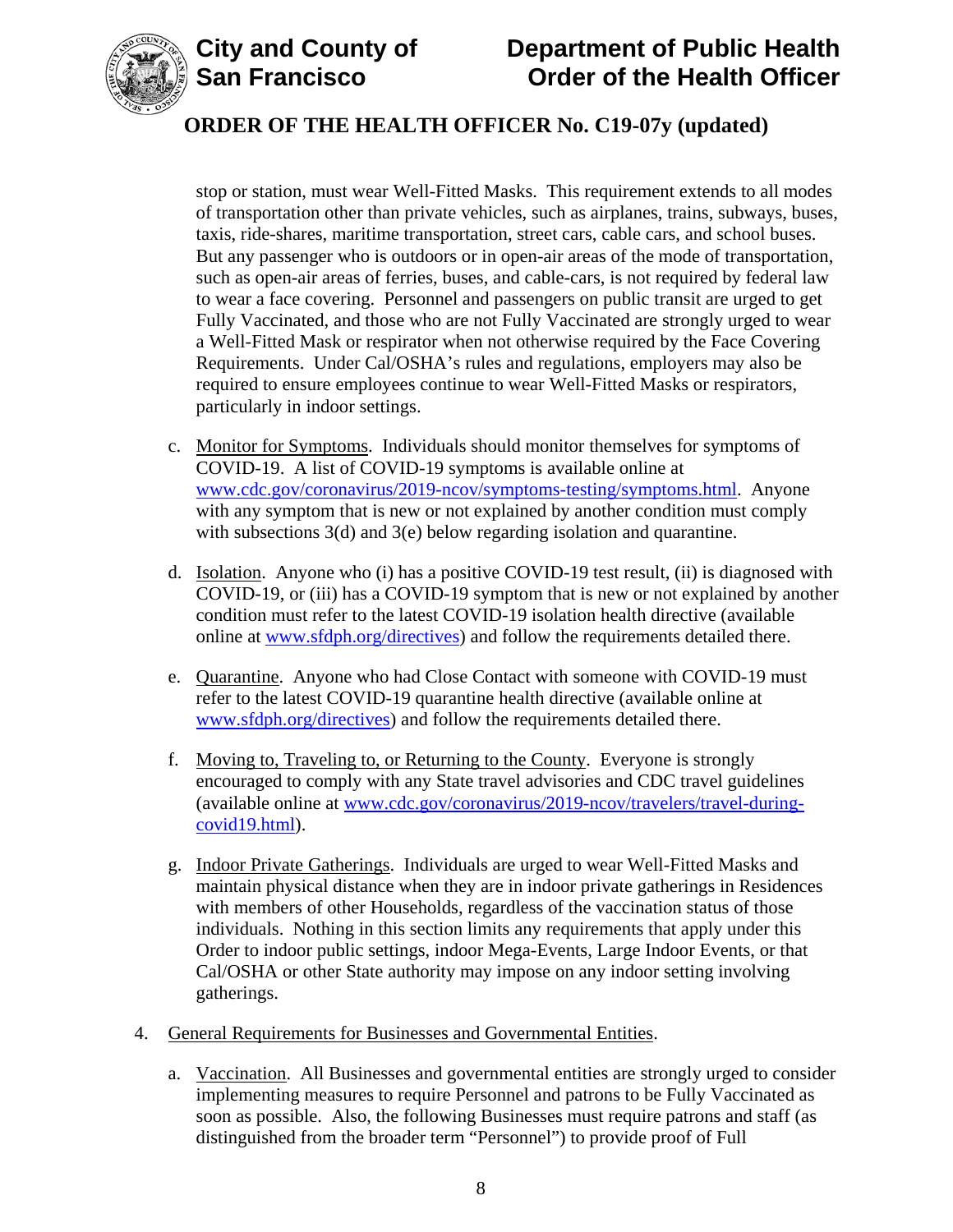

Vaccination and comply with the other requirements detailed in Appendix B to this Order:

- Operators or hosts of establishments or events where food or drink is served indoors—including, but not limited to, dining establishments, bars, clubs, theaters, and entertainment venues.
- Gyms, recreation facilities, yoga studios, dance studios, and other fitness establishments, where any patrons engage in cardiovascular, aerobic, strength training, or other exercise involving elevated breathing.
- b. Encourage Activities that Can Occur Outdoors. All Businesses and governmental entities are urged to consider moving operations or activities outdoors, if feasible and to the extent allowed by local law and permitting requirements, because there is generally less risk of COVID-19 transmission outdoors as opposed to indoors.
- c. Personnel Health Screening. Businesses and governmental entities must develop and implement a process for screening Personnel for COVID-19 symptoms, but this requirement does not mean they must perform on-site screening of Personnel. Businesses and governmental entities should ask Personnel to evaluate their own symptoms before reporting to work. If Personnel have symptoms consistent with COVID-19, they should follow subsections 3(d) and 3(e) above.
- d. Businesses Must Allow Personnel to Stay Home When Sick. Businesses are required to follow Cal/OSHA rules and regulations allowing Personnel to stay home where they have symptoms associated with COVID-19 that are new or not explained by another condition or if they have been diagnosed with COVID-19 (by a test or a clinician) even if they have no symptoms, and to not to have those Personnel return to work until they have satisfied certain conditions, all as further set forth in the Cal/OSHA rules. Also, Businesses must comply with California Senate Bill 95 (Labor Code, sections 248.2 and 248.3), which provides that employers with more than 25 employees must give every employee 80 hours of COVID-related sick leave retroactive to January 1, 2021 and through September 30, 2021 (pro-rated for less than full time employees), including that employees may use this paid sick leave to get vaccinated or for post-vaccination illness. Each Business is prohibited from taking any adverse action against any Personnel for staying home in any of the circumstances described in this subsection.
- e. Signage. In addition to any signage otherwise required in this Order or any directives issued by the Health Officer for specific Business or other sectors, the following general signage requirements apply.
	- i. Signage for Patrons. All Businesses and governmental entities are required to conspicuously post signage reminding individuals of COVID-19 prevention best practices to reduce transmission: Get vaccinated; Stay home if sick, and talk to your doctor; Masks are required indoors; Maximize fresh air; and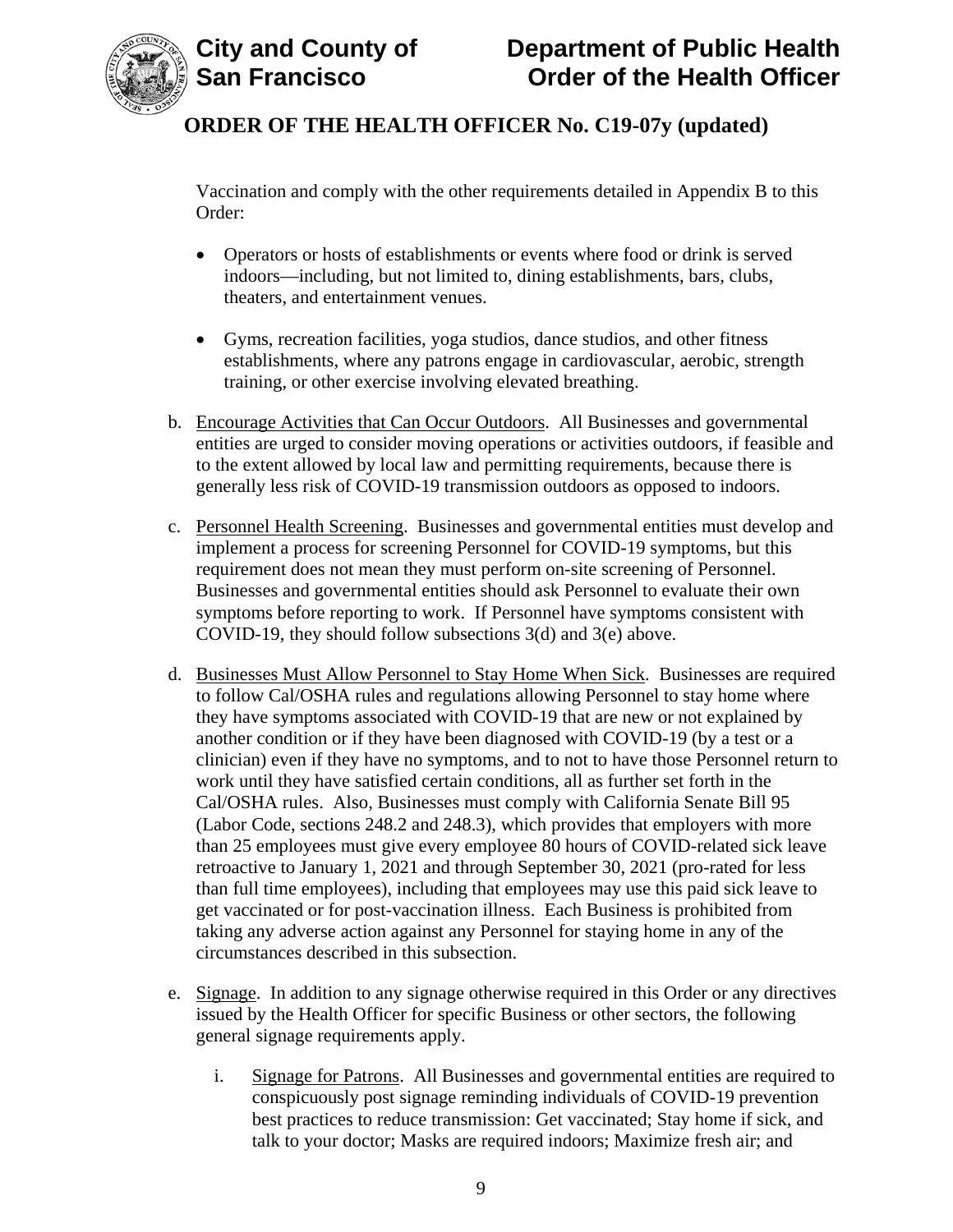

[Clean your hands. Sample signage is available online at sf.gov/outreach](www.sf.gov/outreach-toolkit-coronavirus-covid-19)toolkit-coronavirus-covid-19.

- ii. Signage for Employees. All Businesses and governmental entities are required to post signs in employee break rooms or areas encouraging employees to get vaccinated and informing them how to obtain additional information. Sample signage is [available online at sf.gov/outreach-toolkit](www.sf.gov/outreach-toolkit-coronavirus-covid-19)coronavirus-covid-19.
- f. Ventilation Guidelines. All Businesses and governmental entities with indoor operations are urged to review the Ventilation Guidelines and implement ventilation strategies for indoor operations as feasible. Nothing in this subsection limits any ventilation requirements that apply to particular settings under federal, state, or local law.
- g. Mandatory Reporting by Businesses and Governmental Entities. Consistent with Cal/OSHA rules and regulations, Businesses and governmental entities must require that all Personnel immediately alert the Business or governmental entity if they test positive for COVID-19 and were present in the workplace either (1) within the 48 hours before onset of symptoms or within 10 days after onset of symptoms if they were symptomatic; or (2) within 48 hours before the date on which they were tested or within 10 days after the date on which they were tested if they were asymptomatic. If a Business or governmental entity learns that three or more of its Personnel are confirmed positive cases of COVID-19 and visited the workplace during their highrisk exposure period at any time during a 14-day period (*i.e.*, three cases onsite within a 14-day period), then the entity must call DPH at 628-217-6100 immediately to report the cases and in any event no later than the next business day after learning of those positive cases. Businesses and governmental entities must also comply with all case investigation and contact tracing measures directed by DPH including providing any information requested within the timeframe provided by DPH, instructing Personnel to follow isolation and quarantine protocols specified by DPH, and excluding positive cases and unvaccinated close contacts from the workplace during these isolation and quarantine periods.

Schools and Programs for Children and Youth are subject to separate reporting requirements set forth in Health Officer Directive Nos. 2020-33 and 2020-14, respectively, including as those directives are updated in the future.

## 5. Schools and Programs for Children and Youth

a. Schools. Based on the demonstrated low risk of transmission in school settings and the requirement for universal masking indoors, the Health Officer strongly believes that schools can and should reopen in full for in-person classes for all grades at the beginning of the 2021/2022 school year. Largely because not all children are eligible to be vaccinated against COVID-19 at this time, schools must follow the health and safety requirements set forth in Health Officer Directive No. 2020-33, including as it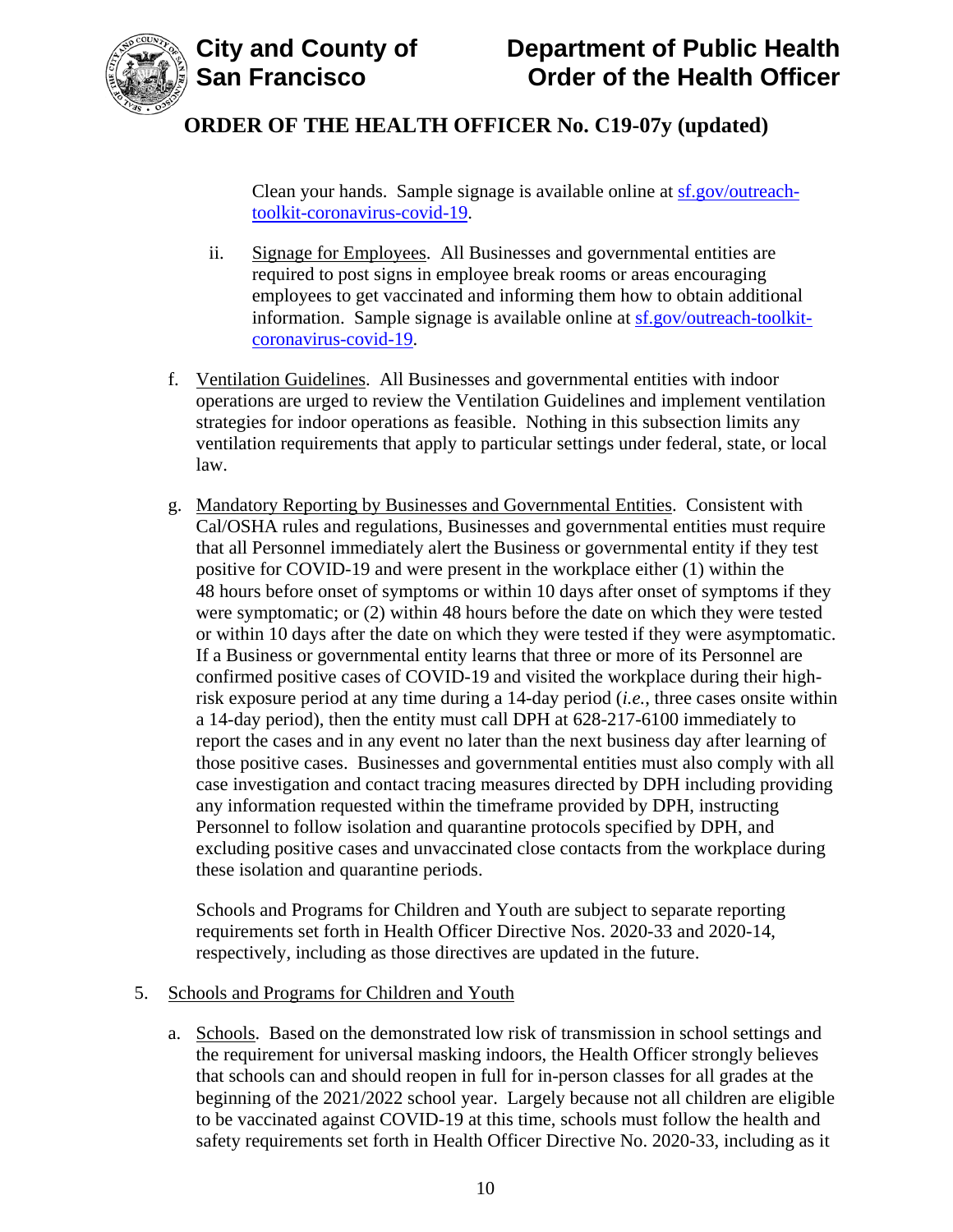

may be amended in the future, to ensure the safety of all students and Personnel at the school site.

- b. Programs for Children and Youth. Largely because not all children are eligible to be vaccinated against COVID-19 at this time, the following Programs for Children and Youth must operate in compliance with the health and safety requirements set forth in Health Officer Directive No. 2020-14, including as it may be amended in the future: (1) group care facilities for children who are not yet in elementary school—including, for example, licensed childcare centers, daycares, family daycares, and preschools (including cooperative preschools); and (2) with the exception of schools, which are addressed in subsection a above, educational or recreational institutions or programs that provide care or supervision for school-aged children and youth—including for example, learning hubs, other programs that support and supplement distance learning in schools, school-aged childcare programs, youth sports programs, summer camps, and afterschool programs.
- 6. Vaccination Requirements for Personnel in High-Risk Settings and Other Health Care Personnel.
	- a. Subject to the extension for some Personnel as provided in subsection  $(i)(1)$  below, no later than September 15, 2021, Businesses and governmental entities with Personnel in High-Risk Settings must:
		- i. ascertain vaccination status of all Personnel in High-Risk Settings who routinely work onsite, and ensure that before entering or working in any High-Risk Setting, all Personnel who routinely work onsite are Fully Vaccinated with any vaccine authorized to prevent COVID-19 by the FDA, including by way of an emergency use authorization, or by the World Health Organization, unless any Personnel are exempt under subsection (d) below.
			- 1. For purposes of this Order, Personnel who are not permanently stationed or regularly assigned to a High-Risk Setting but who in the course of their duties may enter or work in High-Risk Settings even on an intermittent or occasional basis or for short periods of time are considered to routinely work onsite in High-Risk Settings. Businesses and governmental entities with such Personnel are required to meet all requirements of this Section 6 for such Personnel no later than October 13, 2021; this additional time allows Businesses and governmental entities adequate time to identify Personnel who are covered by this paragraph and comply with this Order. In the interest of protecting residents of High-Risk Settings, Personnel, and their families, Businesses and governmental entities are strongly urged to meet these requirements by September 15, 2021; and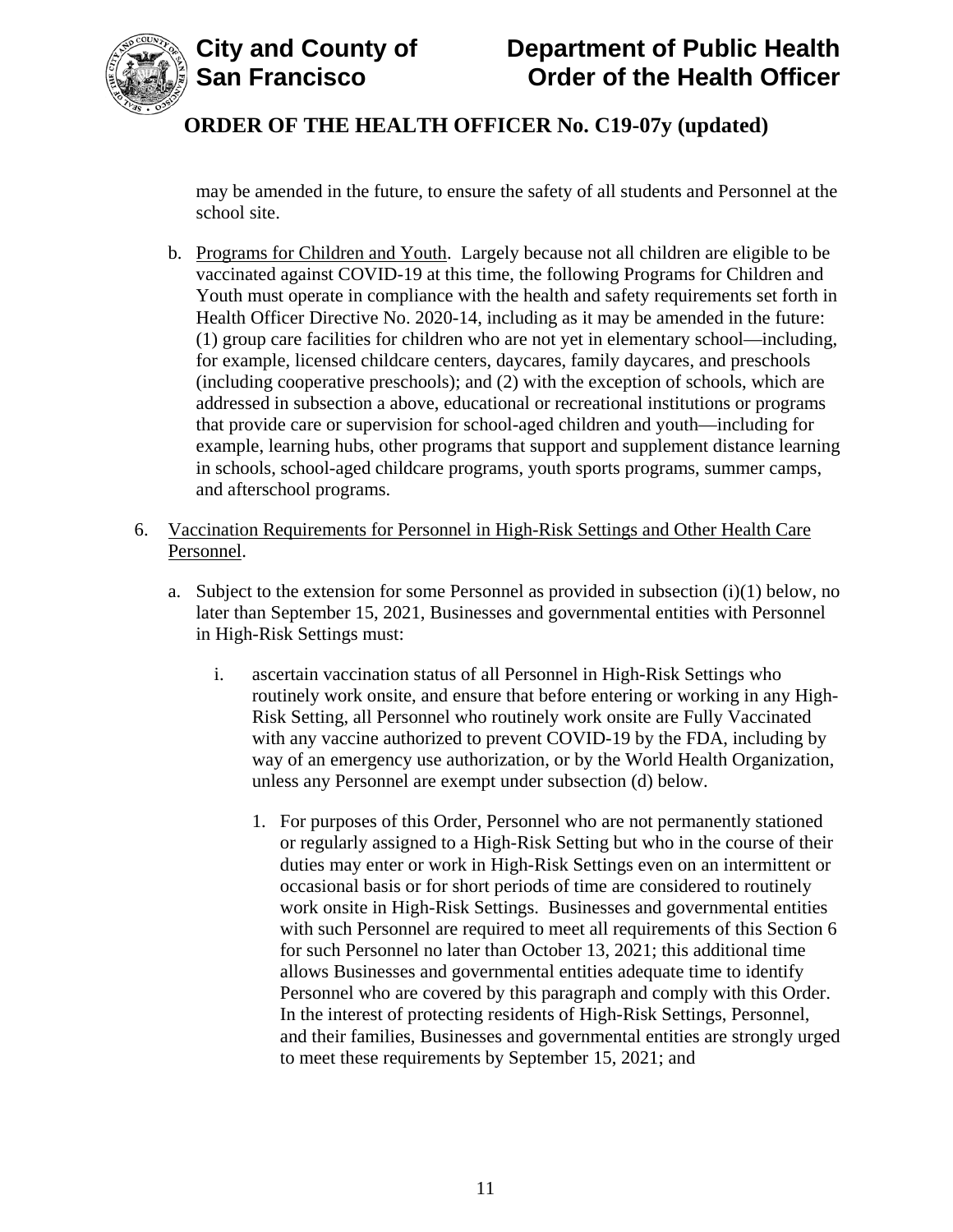

- ii. require any unvaccinated exempt Personnel to:
	- 1. get tested for COVID-19 at least once a week (and at least twice a week for unvaccinated exempt Personnel in general acute care hospitals, skilled nursing facilities, and intermediate care facilities) using either a nucleic acid (including polymerase chain reaction (PCR)) or antigen test; AND
	- 2. at all times at the worksite in the High-Risk Setting wear a face covering in compliance with the State Public Health Officer Order of July 26, 2021 ("CDPH Vaccination Status Order"), available at https://www.cdph.ca.gov/Programs/CID/DCDC/Pages/COVID-19/Orderof-the-State-Public-Health-Officer-Unvaccinated-Workers-In-High-Risk-Settings.aspx.

Because of the COVID-19 risks to any unvaccinated exempt Personnel, the High-Risk Setting must provide such Personnel, on request, with a well-fitting non-vented N95 respirator and strongly encourage such Personnel to wear that respirator at all times when working with patients, residents, clients, or incarcerated people;

- iii. consistent with applicable privacy laws and regulations, maintain records of employee vaccination or exemption status; and
- iv. provide these records to the Health Officer or other public health authorities promptly upon request, and in any event no later than the next business day after receiving the request.

For clarity, this requirement applies to Personnel in other buildings in a site containing a High-Risk Setting, such as a campus or other similar grouping of related buildings, where such Personnel do any of the following: (i) access the acute care or patient, resident, client, or incarcerated person areas of the High-Risk Setting; or (ii) work in-person with patients, residents, clients, or incarcerated people who visit those areas. All people in San Francisco who work in a clinical setting with a population that is more vulnerable to COVID-19 are strongly urged to be fully vaccinated against COVID-19.

- b. As soon as possible, but no later than October 13, 2021, Businesses and governmental entities with Personnel in adult care facilities, adult day programs licensed by the California Department of Social Services, and dental offices must comply with the requirements in Section 6(a), above.
- c. As soon as possible, but no later than October 13, 2021, Businesses and governmental entities with Personnel who are home health care workers or pharmacists must:
	- i. ascertain the vaccination status of all such Personnel, and obtain proof that all such Personnel are Fully Vaccinated, unless any Personnel are exempt under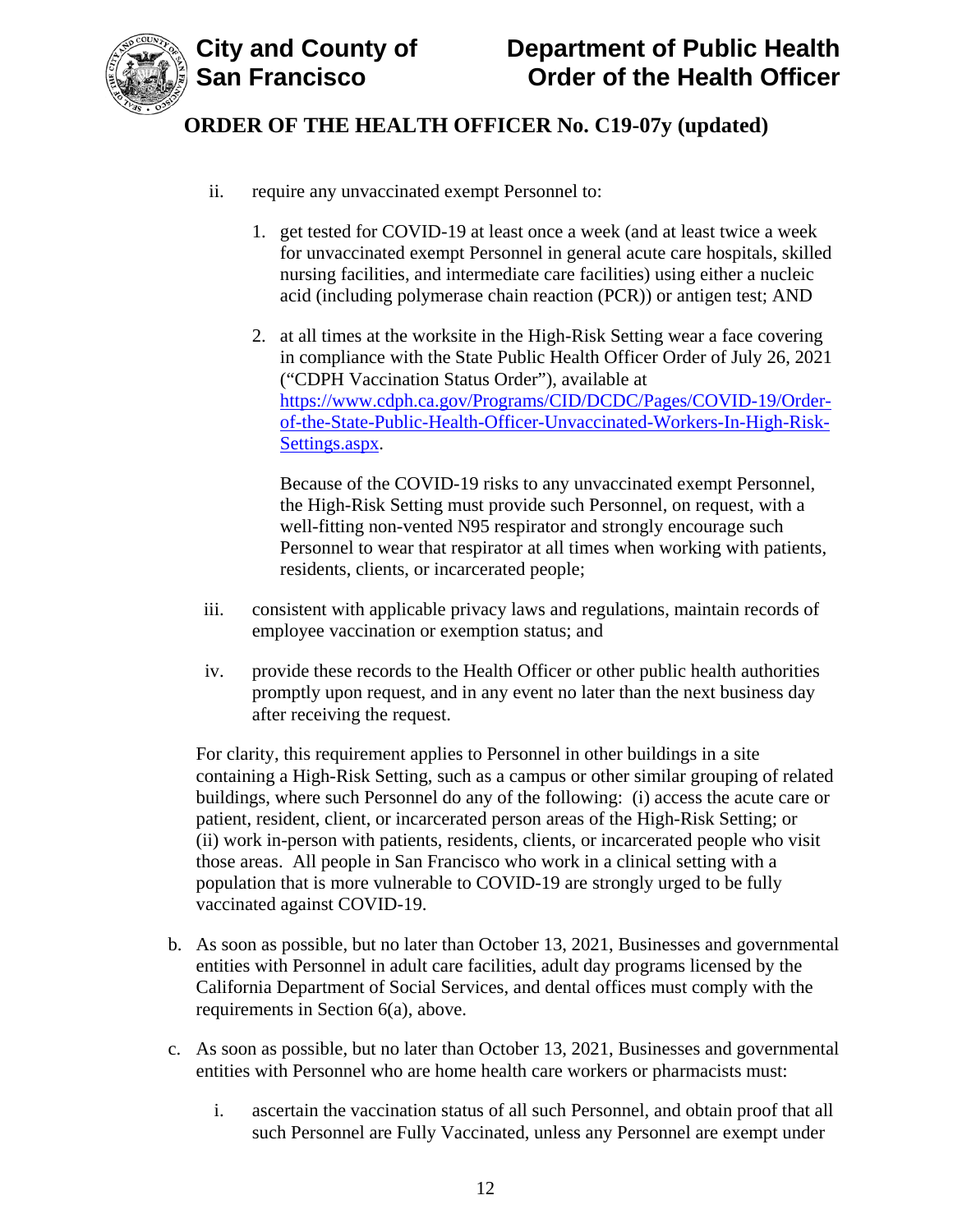

subsection (d) below; and

- ii. comply with the requirements in subsections  $6(a)(ii)$ -(iv), above.
- d. Limited Exemptions. Personnel covered by this Section 6 are exempt from the vaccination requirements under this section upon providing the requesting Business or governmental entity a declination form, signed by the individual under penalty of perjury stating either of the following: (1) the individual is declining vaccination based on Religious Beliefs or (2) the individual is excused from receiving any COVID-19 vaccine due to Qualifying Medical Reasons. As to declinations for Qualifying Medical Reasons, to be eligible for this exemption Personnel must also provide to their employer or the Business a written statement signed by a physician, nurse practitioner, or other licensed medical professional practicing under the license of a physician stating that the individual qualifies for the exemption (but the statement should not describe the underlying medical condition or disability) and indicating the probable duration of the individual's inability to receive the vaccine (or if the duration is unknown or permanent, so indicate). A sample ascertainment and declination form is available online at www.sfdph.org/dph/covid-19/files/declination.pdf. Personnel who qualify for an exemption due to Religious Beliefs or Qualifying Medical Reasons, as provided above, must still follow the requirements in subpart 6.a.ii, above.
- e. Record Keeping Requirements. Businesses or governmental entities subject to this Section 6 must maintain records with following information:
	- i. For Fully Vaccinated Personnel: (1) full name and date of birth; (2) vaccine manufacturer; and (3) date of vaccine administration (for first dose and, if applicable, second dose). Nothing in this subsection is intended to prevent an employer from requesting additional information or documentation to verify vaccination status, to the extent permissible under the law.
	- ii. For unvaccinated Personnel: signed declination forms with written health care provider's statement where applicable, as described in subsection (b) above.
- f. Compliance with CDPH Orders. In addition to the requirements set forth above:
	- i. Until the more health protective requirements in this section take effect, Businesses and governmental entities with Personnel in High-Risk Settings must comply with the requirements of the CDPH Vaccination Status Order; and
	- ii. Businesses and governmental entities with Personnel in adult care facilities and Other Health Care Settings—as that term is defined in the CDPH Vaccination Status Order—must be in full compliance with the requirements of the CDPH Vaccination Status Order.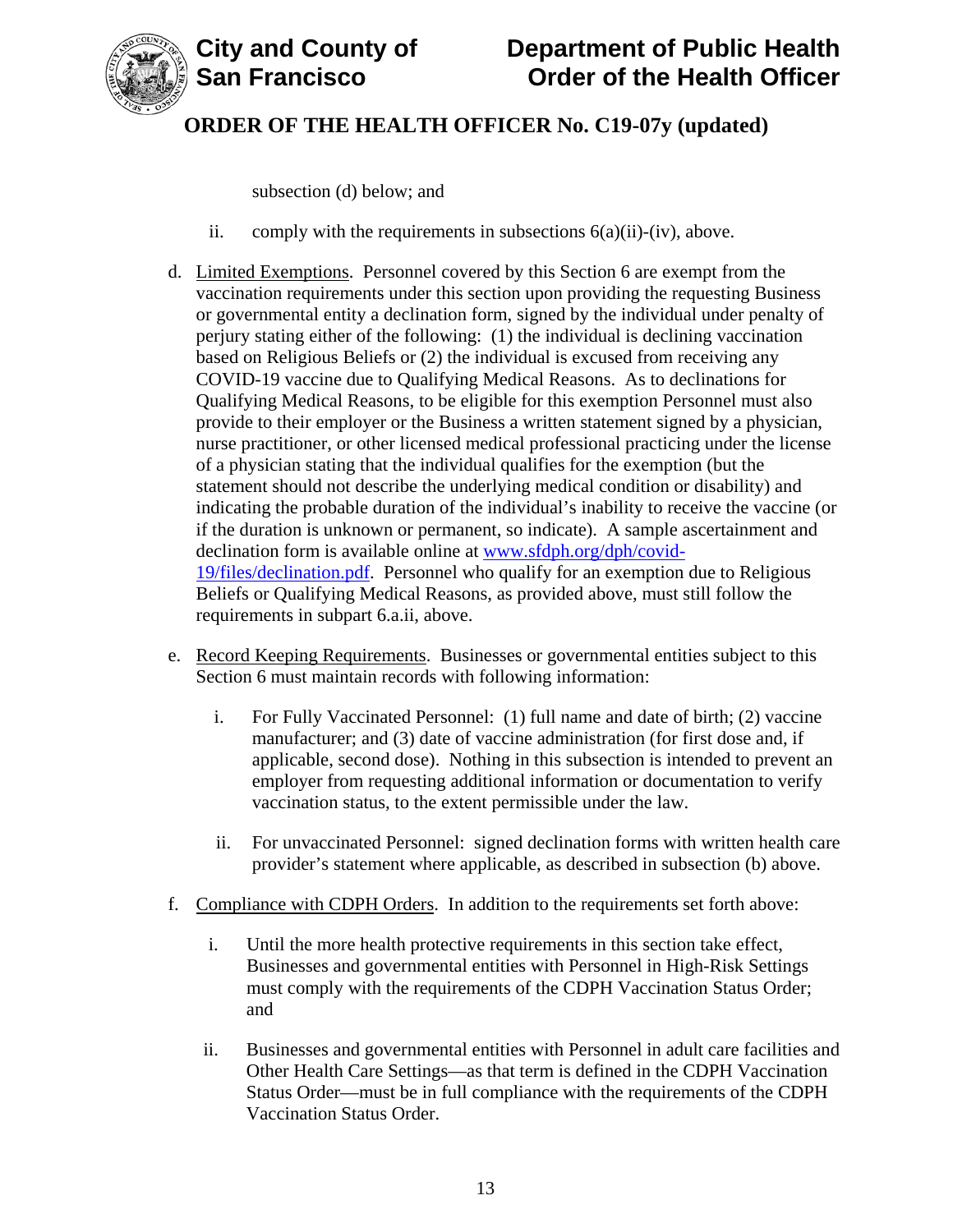



- iii. Businesses and governmental entities with Personnel who provide services or work in facilities covered by the State Public Health Officer Order of August 5, 2021 ("CDPH Health Care Worker Vaccine Order"), must comply with the requirements of that order, including as that order may be amended in the future. See www.cdph.ca.gov/Programs/CID/DCDC/Pages/COVID-19/Orderof-the-State-Public-Health-Officer-Health-Care-Worker-Vaccine-Requirement.aspx.
- g. Cooperation with Public Health Authorities. Businesses or governmental entities with Personnel subject to this Section 6 must cooperate with Health Officer or DPH requests for records, documents, or other information regarding the Business or governmental entity's implementation of these vaccination requirements. This cooperation includes, but is not limited to, identifying all jobs or positions within the organization and describing: (1) whether a given job or position is subject to the vaccination requirements of this Section 6, (2) how the Business or governmental entity determined a job or position is subject to vaccination requirements of this Section 6, and (3) how the Business or governmental entity is ensuring full compliance with the vaccination requirements set forth in this Section 6. Complete responses to these requests must be provided to the Health Officer or DPH promptly upon request, and in any event within three business days after receiving the request.
- h. For convenience of reference, a chart summarizing which settings and Personnel are subject to which state and local vaccination requirements is available at [https://www.sfdph.org/dph/alerts/files/C19-07-State-and-Local-Mandates-Chart.pdf.](https://www.sfdph.org/dph/alerts/files/C19-07-State-and-Local-Mandates-Chart.pdf)
- 7. Mega-Events and Large Indoor Events.
	- a. Compliance with State's Post-Blueprint Guidance. All Businesses, governmental entities, and other organizations hosting Mega-Events must comply with the requirements in the State's Post-Blueprint Guidance for indoor Mega-Events and are strongly urged to follow the recommendations in the State's Post-Blueprint Guidance for outdoor Mega-Events.
	- b. Vaccine Verification Requirements.
		- i. For indoor Mega-Events, Personnel and patrons age 12 and up are currently required to show proof, before entering the facility, that they are Fully Vaccinated or Tested.
		- ii. Except as provided below, as soon as possible, but no later than August 20, 2021, operators or hosts of indoor Mega-Events and Large Indoor Events must require all patrons age 12 and up to show proof, before entering the facility, that they are Fully Vaccinated, subject to any applicable requirements of federal, state, or local laws requiring accommodation. Indoor Mega-Events and Large Indoor Event may not accept a written self-attestation as proof of Full Vaccination.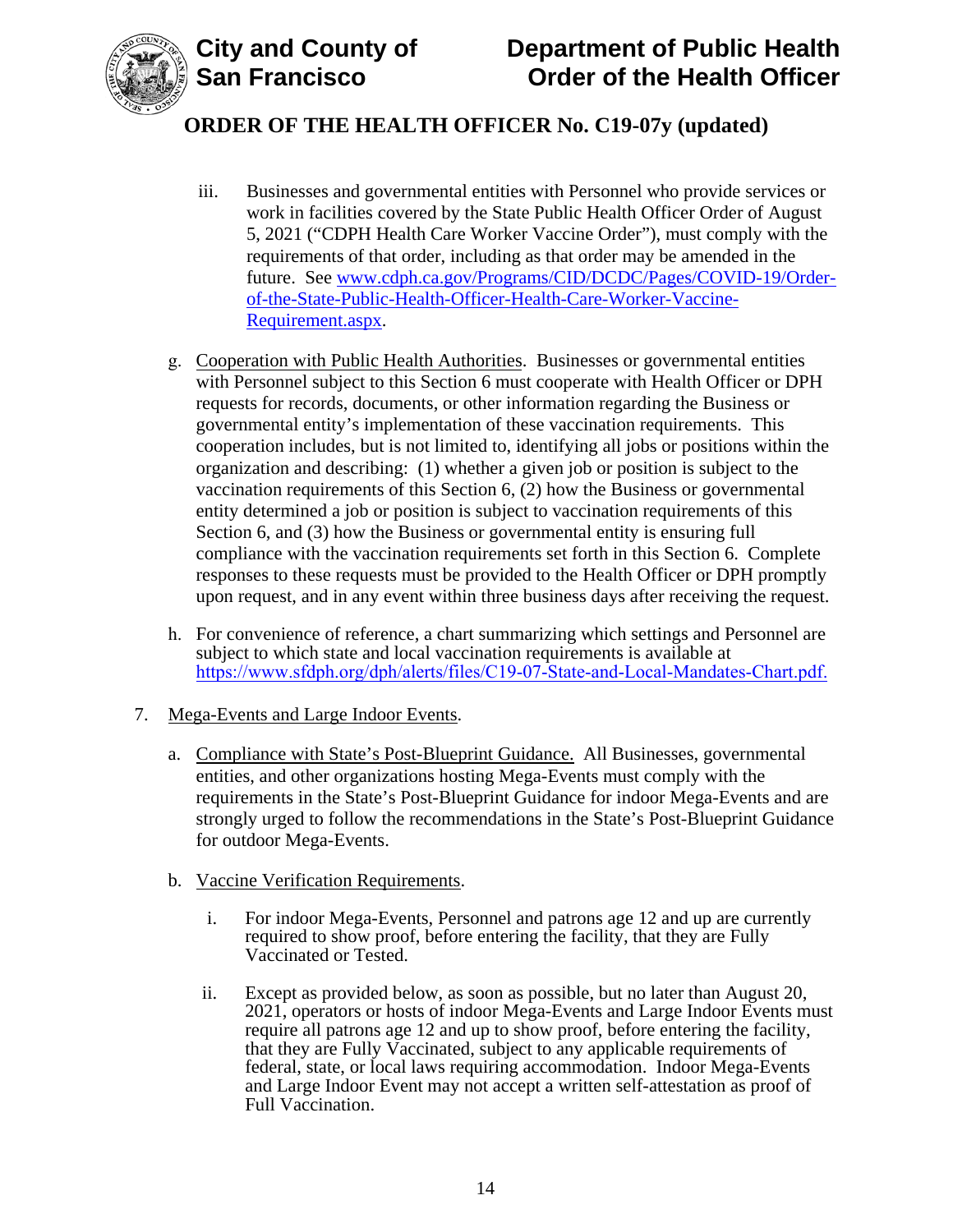

- Operators or hosts of indoor Mega-Events and Large Indoor Events that sold tickets or registered attendees before August 12, 2021, are not subject to the requirements in this subsection 7(b)(ii) until September 15, 2021. But beginning on August 20, 2021, and until September 15, 2021, operators or hosts of such indoor Mega-Events and Large Indoor Events must require all patrons age 12 and up to show proof, before entering the facility, that they are Fully Vaccinated or Tested.
- iii. As soon as possible, but no later than October 13, 2021, operators or hosts of indoor Mega-Events and Large Indoor Events must require all staff to show proof, before entering the facility, that they are Fully Vaccinated, subject to any applicable requirements of federal, state, or local laws requiring accommodation.

For clarity, "staff" as used in this Section 7 does not include all individuals included in the broader term "Personnel." Performers or players who are not employed by the Business, governmental entity, or other organization hosting the event (*e.g.*, members of visiting teams and independent performers not employed by the host) are not covered by this Section, but are strongly encouraged to be Fully Vaccinated before playing or performing in San Francisco. If they are not, they are required to:

- Remain at least six feet away from members of the public for the entire duration of the event;
- Provide the Business, governmental entity, or other organization hosting the event with proof of a negative COVID-19 test (nucleic acid or antigen) taken within the 48 hours before the event; and
- Wear a Well-Fitted Mask at all times except while actively performing or playing as required by Appendix A of this Order.
- They will not be able to enter the indoor portion of any of the businesses covered in Appendix B of this Order except areas required for them to perform or play.
- c. Health and Safety Plan Requirement.

The host or organizer of an indoor or outdoor Mega-Event, Large Indoor Event, or series of Mega-Events or Large Indoor Events must submit to the Health Officer a proposed plan detailing the procedures that will be implemented to minimize the risk of transmission among patrons and Personnel. Specifically, the proposed plan should include to following:

- Description of event details (date/time; expected capacity; location; and type of event).
- Contact name for the event  $(i.e., a$  person who can be reached in the event of an outbreak and/or who can be contacted to discuss the proposed plan).
- An explanation of how the host or organizer will have attendees meet requirements for providing their vaccination status (required indoors, recommended outdoors).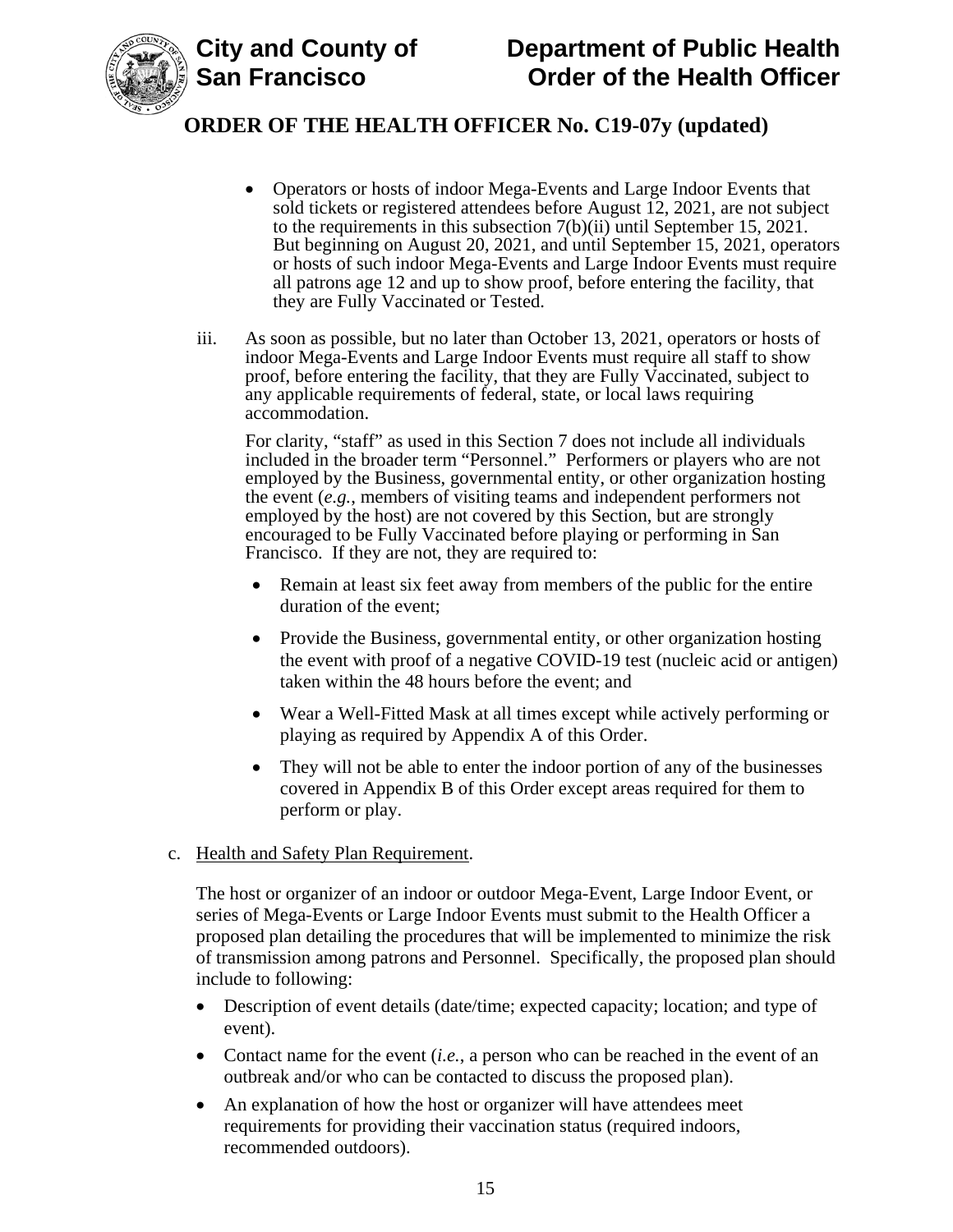

- An explanation of how the host or organizer will communicate/message:
	- o Information to ensure that guests are aware of vaccination requirements (indoors)/recommendations (outdoors); and
	- o The safety measures being taken.
- If the event is being held indoors, an explanation of how the host or organizer will adhere to the Face Covering Requirements and Appendix A of this Order.
- A description of the strategies that will be implemented to avoid stagnant crowds (this can include traffic flow, advanced ticketing, touchless payment, etc.).

A template for plans for Large Indoor Events with 1,000-4,999 attendees is available at www.sfdph.org/dph/alerts/files/C19-07-HSP-over-1000.pdf.

Plans must be submitted by email to HealthPlan@sfcityatty.org at least ten business days before the planned event or, if earlier, ten business days before the date on which tickets will begin to be sold or offered to the public. If tickets for a Large Indoor Event are already on sale as of the date of this Order, the host or organizer must submit the plan within 30 days of the date of this Order or 48 hours before the event, whichever comes first. The host or organizer does not need advance written approval of the Health Officer or the Health Officer's designee to proceed with the Mega-Event or Large Indoor Event consistent with the plan. But in the event the Health Officer identifies deficiencies in the plan, DPH will contact the host or organizer, and the host or organizer is required to work with DPH to address any and all deficiencies.

- d. Recommendations for Outdoor Events. All Businesses, governmental entities, and other organizations hosting outdoor events with between 5,000 and 9,999 attendees are strongly urged to (1) follow the recommendations in the State's Post-Blueprint Guidance for outdoor Mega-Events; and (2) require all patrons age 12 and up to show proof, before entering the event, that they are Fully Vaccinated, subject to any applicable requirements of federal, state, or local laws requiring accommodation.
- e. For convenience of reference, a chart summarizing the requirements for Mega-Events and Large Events is available at www.sfdph.org/dph/alerts/files/C19-07-Mega-and-Large-Event-Chart.pdf.
- 8. COVID-19 Health Indicators. The City will continue to make publicly available on its website updated data on COVID-19 case rates, hospitalizations and vaccination rates. That information can be found online at sf.gov/resource/2021/covid-19-data-and-reports. The Health Officer will monitor this data, along with other data and scientific evidence, in determining whether to modify or rescind this Order, as further described in Section 2(a) above.
- 9. Incorporation of State and Local Emergency Proclamations and Federal and State Health Orders. The Health Officer is issuing this Order in accordance with, and incorporates by reference, the emergency proclamations and other federal, state, and local orders and other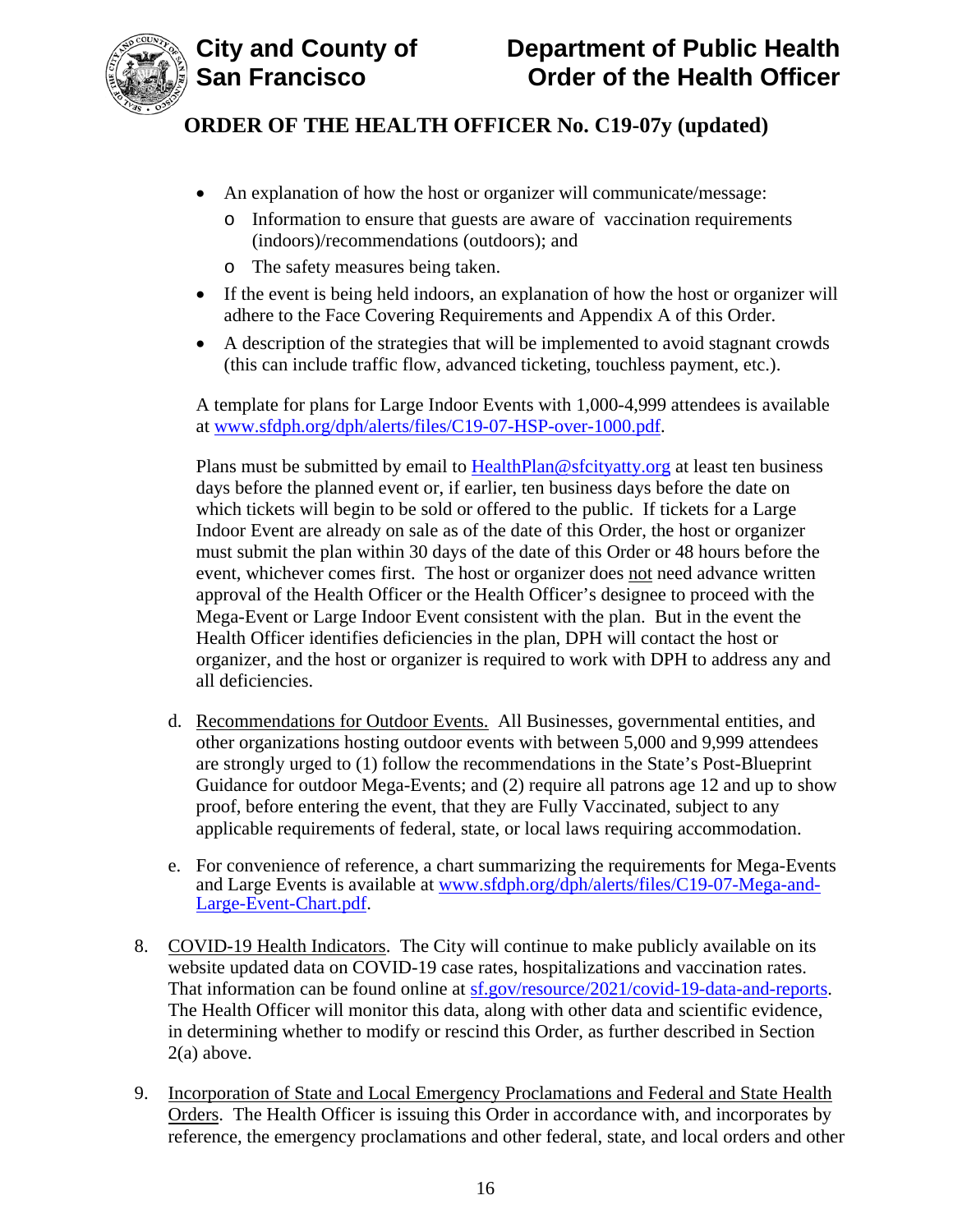

pandemic-related orders described below in this Section. But this Order also functions independent of those emergency proclamations and other actions, and if any State, federal, or local emergency declaration, or any State or federal order or other guidance, is repealed, this Order remains in full effect in accordance with its terms (subject to Section 13 below).

- a. State and Local Emergency Proclamations. This Order is issued in accordance with, and incorporates by reference, the March 4, 2020 Proclamation of a State of Emergency issued by the Governor, the February 25, 2020 Proclamation by the Mayor Declaring the Existence of a Local Emergency, and the March 6, 2020 Declaration of Local Health Emergency Regarding Novel Coronavirus 2019 (COVID-19) issued by the Health Officer, as each of them have been and may be supplemented.
- b. State Health Orders. This Order is also issued in light of the various Orders of the State, including, but not limited to, those of the State's Public Health Officer and Cal/OSHA. The State has expressly acknowledged that local health officers have authority to establish and implement public health measures within their respective jurisdictions that are more restrictive than those implemented by the State Public Health Officer.
- c. Federal Orders. This Order is further issued in light of federal emergency declarations and orders, including, but not limited to, the January 20, 2021 Executive Order on Protecting the Federal Workforce and Requiring Mask-Wearing, which requires all individuals in Federal buildings and on Federal land to wear masks, maintain physical distance, and adhere to other public health measures, and the February 2, 2021 Order of the CDC, which requires use of masks on public transportation, as such orders are amended, extended or supplemented.
- 10. Obligation to Follow Stricter Requirements of Orders.

Based on local health conditions, this Order includes a limited number of health and safety restrictions that are more stringent than those contained under State orders. Where a conflict exists between this Order and any state or federal public health order related to the COVID-19 pandemic, the most restrictive provision (*i.e.*, the more protective of public health) controls. Consistent with California Health and Safety Code section 131080 and the Health Officer Practice Guide for Communicable Disease Control in California, except where the State Health Officer may issue an order expressly directed at this Order and based on a finding that a provision of this Order constitutes a menace to public health, any more restrictive measures in this Order continue to apply and control in this County.

11. Obligation to Follow Health Officer Orders and Directives and Mandatory State Guidance.

In addition to complying with all provisions of this Order, all individuals and entities, including all Businesses and governmental entities, must also follow any applicable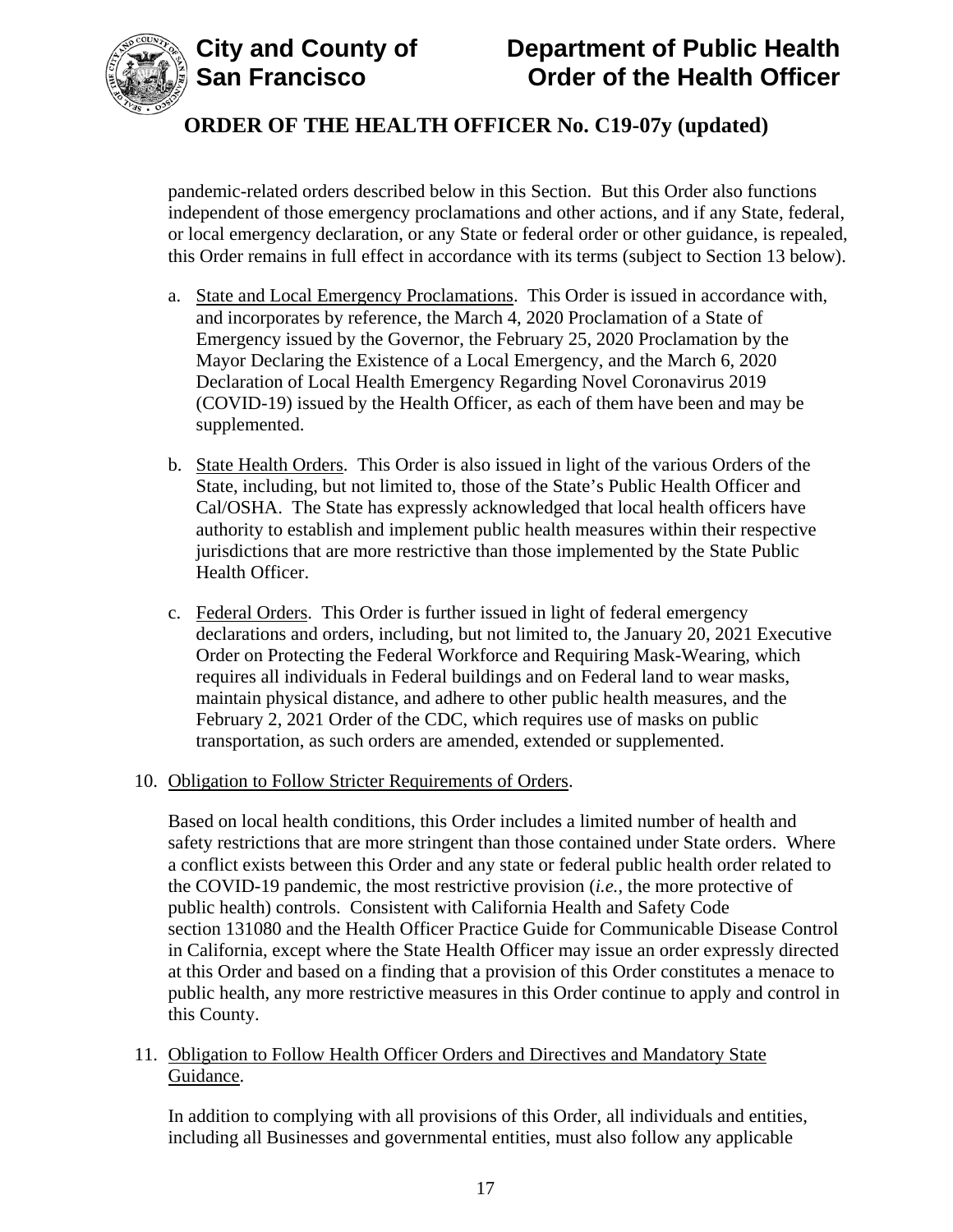



orders and directives issued by the Health Officer (available online at www.sfdph.org/healthorders and www.sfdph.org/directives) and any applicable mandatory guidance issued by the State Health Officer or California Department of Public Health. To the extent that provisions in the orders or directives of the Health Officer and the mandatory guidance of the State conflict, the more restrictive provisions (*i.e.*, the more protective of public health) apply. In the event of a conflict between provisions of any previously-issued Health Officer order or directive and this Order, this Order controls over the conflicting provisions of the other Health Officer order or directive. And to the extent the continuing term of another order of the Health Officer is tied to the duration of the Stay-Safer-At-Home Order, this Order shall be deemed a continuation of the Stay-Safer-At-Home Order for those purposes only.

#### 12. Enforcement.

Under Government Code sections 26602 and 41601 and Health and Safety Code section 101029, the Health Officer requests that the Sheriff and the Chief of Police in the County ensure compliance with and enforce this Order. The violation of any provision of this Order (including, without limitation, any health directives) constitutes an imminent threat and immediate menace to public health, constitutes a public nuisance, and is punishable by fine, imprisonment, or both. DPH is authorized to respond to such public nuisances by issuing Notice(s) of Violation and ordering premises vacated and closed until the owner, tenant, or manager submits a written plan to eliminate all violations and DPH finds that plan satisfactory. Such Notice(s) of Violation and orders to vacate and close may be issued based on a written report made by any City employees writing the report within the scope of their duty. DPH must give notice of such orders to vacate and close to the Chief of Police or the Chief's designee to be executed and enforced by officers in the same manner as provided by San Francisco Health Code section 597. As a condition of allowing a Business to reopen, DPH may impose additional restrictions and requirements on the Business as DPH deems appropriate to reduce transmission risks, beyond those required by this Order and other applicable health orders and directives.

#### 13. Effective Date.

This Order becomes effective at 12:01 a.m. on June 15, 2021 and will continue, as updated, to be in effect until the Health Officer rescinds, supersedes, or amends it in writing. The new requirements in Appendix B are operative as described in that appendix.

#### 14. Relation to Other Orders of the San Francisco Health Officer.

As of the effective date and time in Section 13 above, this Order revises and entirely replaces the prior update to Health Officer Order No. C19-07y (issued August 2, 2021). Leading up to and in connection with this Order, the Health Officer has rescinded or is rescinding a number of other orders and directives relating to COVID-19, including those listed in the Health Officer's Omnibus Rescission of Health Officer Orders and Directives, dated June 11, 2021. On and after the effective date of this Order, the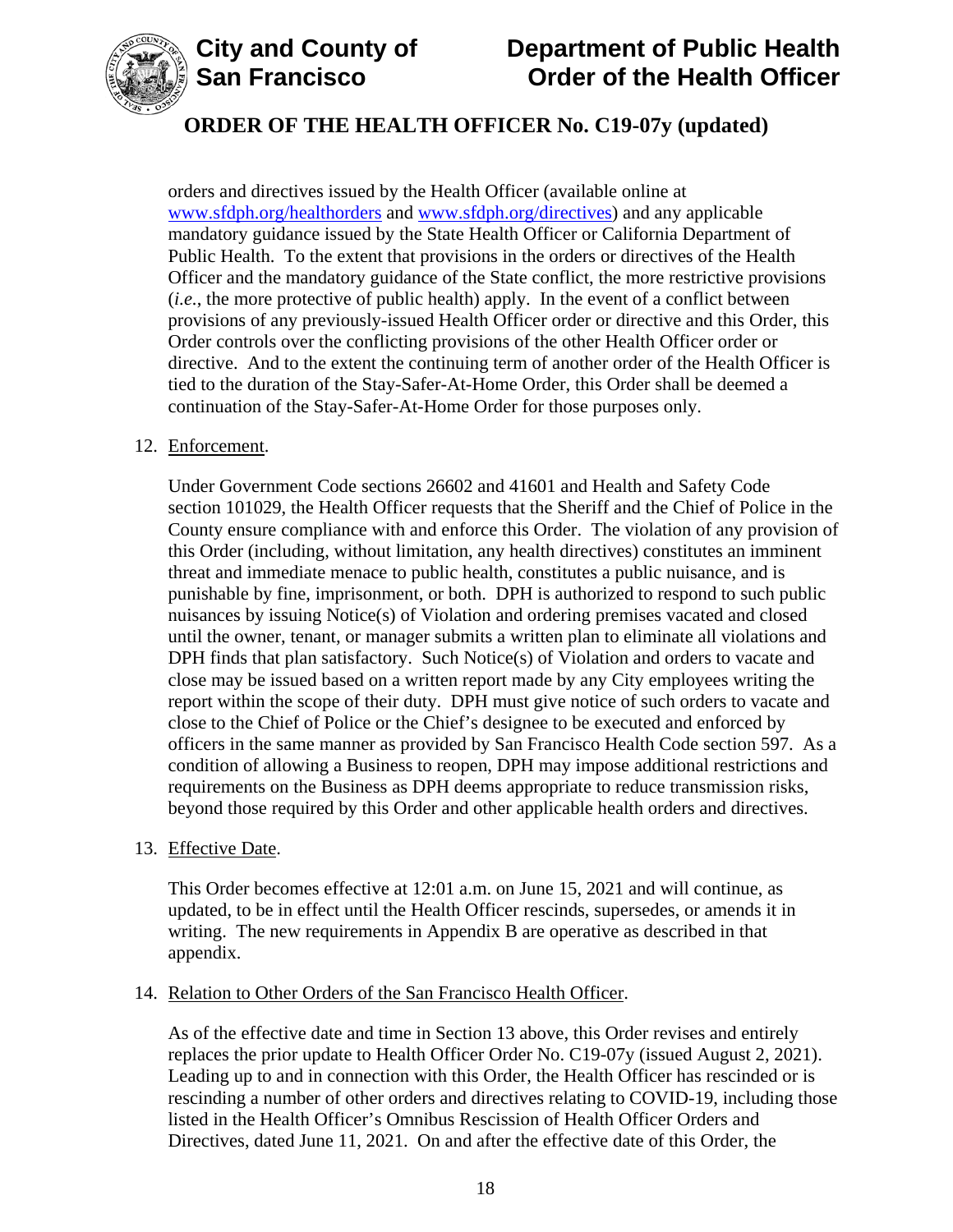

following orders and directives of the Health Officer shall continue in full force and effect: Order Nos. C19-11 (Laguna Honda Hospital protective quarantine), C19-16 (hospital patient data sharing), C19-18 (vaccine data reporting), and C19-19 (minor consent to vaccination); and the directives that this Order references in Sections 3(e) and 5, as the Health Officer may separately amend or later terminate any of them. Also, this Order also does not alter the end date of any other Health Officer order or directive having its own end date or that continues indefinitely.

15. Copies.

The County must promptly provide copies of this Order as follows: (1) by posting on the DPH website (www.sfdph.org/healthorders); (2) by posting at City Hall, located at 1 Dr. Carlton B. Goodlett Pl., San Francisco, CA 94102; and (3) by providing to any member of the public requesting a copy.

16. Severability.

If a court holds any provision of this Order or its application to any person or circumstance to be invalid, then the remainder of the Order, including the application of such part or provision to other persons or circumstances, shall not be affected and shall continue in full force and effect. To this end, the provisions of this Order are severable.

## **IT IS SO ORDERED:**

aveira Bobba

Naveena Bobba, MD, MPH Dated: August 12, 2021 Deputy Director of Health

Under Delegation From:

Susan Philip, MD, MPH, Health Officer of the City and County of San Francisco

Attachments:

- Appendix A Face Covering Requirements (dated August 2, 2021)
- Appendix B Proof of Vaccination Requirements (dated August 12, 2021)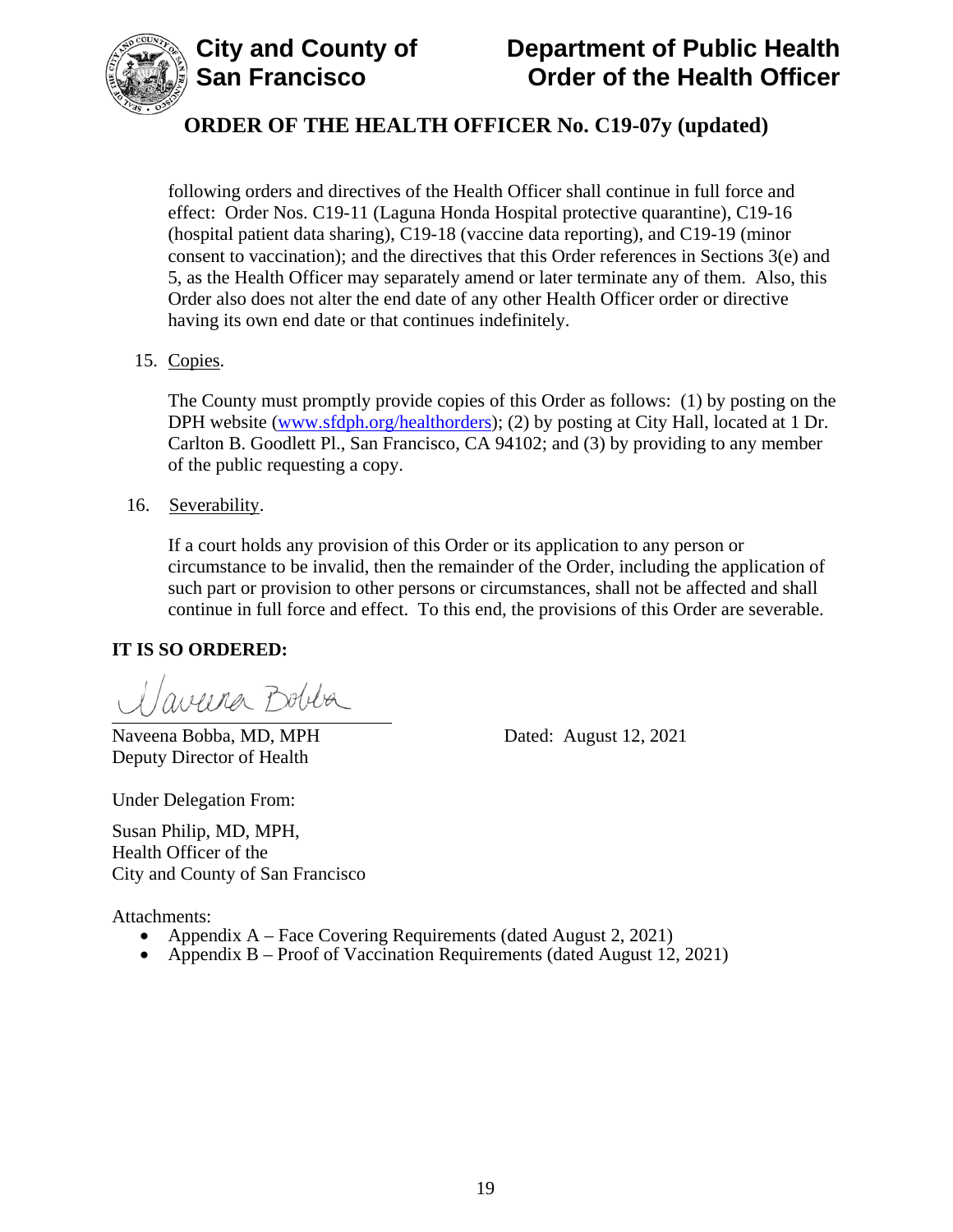## **[August 2, 2021]**

### 1. General Requirement to Wear Well-Fitted Mask.

Everyone, including people who are Fully Vaccinated, must wear a Well-Fitted Mask in indoor public settings at all times except as provided in Sections 4 and 5, below.

#### 2. Ventilation.

Businesses and operators of other public and private facilities where people are allowed to remove their Well-Fitted Masks indoors (under any of the exceptions provided in Section 5, below) may only allow people to remove their Well-Fitted Masks if they use at least one of the following ventilation strategies: (1) all available windows and doors accessible to fresh outdoor air are kept open as long as air quality and weather conditions permit; (2) fully operational HVAC system; or (3) appropriately sized portable air cleaners in each room.

### 3. Proof of Full Vaccination.

Businesses and other entities are urged to require people to provide proof that they are Fully Vaccinated before allowing people to remove their Well-Fitted Mask to the extent allowed in Section 5, below. For clarity, even if a Business or other entity does verify that people are Fully Vaccinated, people still must wear a Well-Fitted Mask as required by this Order.

#### 4. Status-Based Exemptions.

a. Medical or Safety Exemption. A person does not need to wear a Well-Fitted Mask when they can show: (1) a medical professional has provided a written exemption to the Face Covering Requirement, based on the person's medical condition, other health concern, or disability; or (2) that they are hearing impaired, or communicating with a person who is hearing impaired, where the ability to see the mouth is essential for communication; or (3) wearing a Well-Fitted Mask while working would create a risk to the person related to their work as determined by local, state, or federal regulators or workplace safety guidelines. In accordance with California Department of Public Health ("CDPH") and United States Centers for Disease Control and Prevention ("CDC") guidelines, if a person is exempt from wearing a Well-Fitted Mask under this paragraph, they still must wear an alternative face covering, such as a face shield with a drape on the bottom edge, unless they can show either: (1) a medical professional has provided a written exemption to this alternative face covering requirement, based on the person's medical condition, other health concern, or disability; or (2) wearing an alternative face covering while working would create a risk to the person related to their work as determined by local, state, or federal regulators or workplace safety guidelines.

A Well-Fitted Mask should also not be used by anyone who has trouble breathing or is unconscious, incapacitated, or otherwise unable to remove the Well-Fitted Mask without assistance.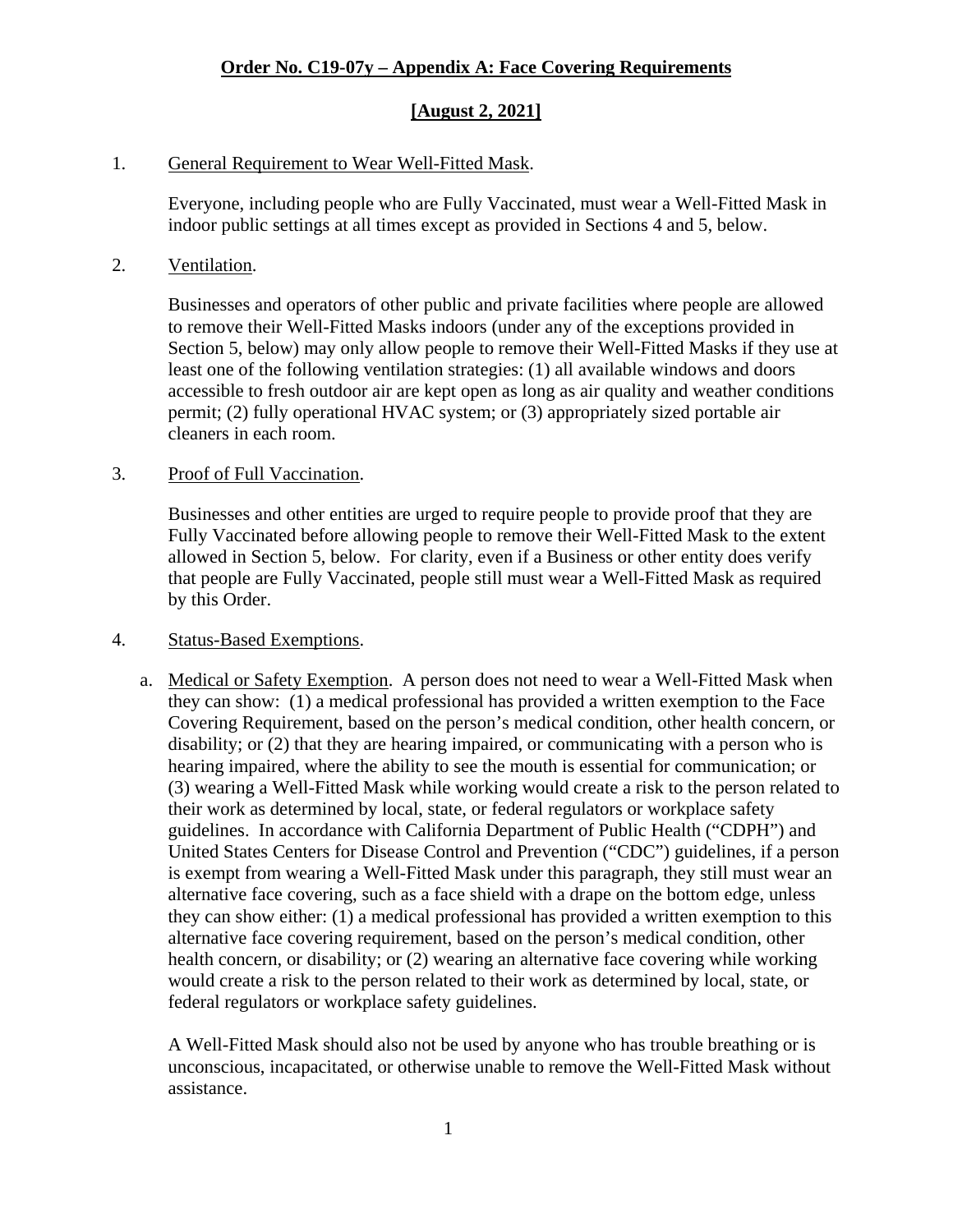## **[August 2, 2021]**

- b. Children. In accordance with CDPH and CDC guidelines, any child younger than two years old must not wear a Well-Fitted Mask because of the risk of suffocation. Children age two to nine years must wear Well-Fitted Masks to the greatest extent feasible. Children age two to nine years may wear an alternative face covering (as that term is described in Section 2.a, above) if their parent or caregiver determines it will improve the child's ability to comply with this Order. Children age two to nine and their accompanying parents or caregivers should not be refused any essential service based on a child's inability to wear a Well-Fitted Mask (for example, if a four-year old child refuses to keep a Well-Fitted Mask on in a grocery store), but the parent or caregiver should when possible take reasonable steps to have the child wear a Well-Fitted Mask to protect others and minimize instances when children without Well-Fitted Masks are brought into settings with other people. Parents and caregivers of children age two to nine years must supervise the use of Well-Fitted Masks to ensure safety and avoid misuse.
- c. Personal Protective Equipment. A person does not need to wear a Well-Fitted Mask when wearing personal protective equipment ("PPE") that is more protective than a Well-Fitted Mask, as required by (i) any workplace policy or (ii) any local, state, or federal law, regulation, or other mandatory guidance. When a person is not required to wear such PPE and in an indoor public setting, they must wear a Well-Fitted Mask unless otherwise exempted from this Order.
- 5. Activity- and Location-Based Exemptions.

To the extent allowed by state or federal rules requiring face coverings for unvaccinated people, wearing a Well-Fitted Mask is not required in any of the following situations:

- a. Indoor Public Setting While Alone or with member of Household. A person does not need to wear a Well-Fitted Mask when they are alone or with a member of their Household in a public building or completely enclosed space such as an office, and people who are not part of their Household are not likely to be in the same space. If someone who is not part of a person's Household enters the enclosed space, both people must wear a Well-Fitted Mask for the duration of the interaction. For clarity, people must wear Well-Fitted Masks whenever they are in semi-enclosed spaces such as cubicles and common areas for shared living settings, such as hotels, shared rentals with multiple Households, dormitories, fire stations, lobbies, and elevators. A Well-Fitted Mask must be worn if the person is in an indoor public space where others who are not part of their Household routinely are present.
- b. Active Eating and Drinking. People may remove their Well-Fitted Mask while actively eating or drinking. People are urged to be seated at a table or positioned at a stationary counter or place while eating or drinking. For clarity, Well-Fitted Masks may be removed while actively eating or drinking at events other than indoor dining, such as live performances and movies.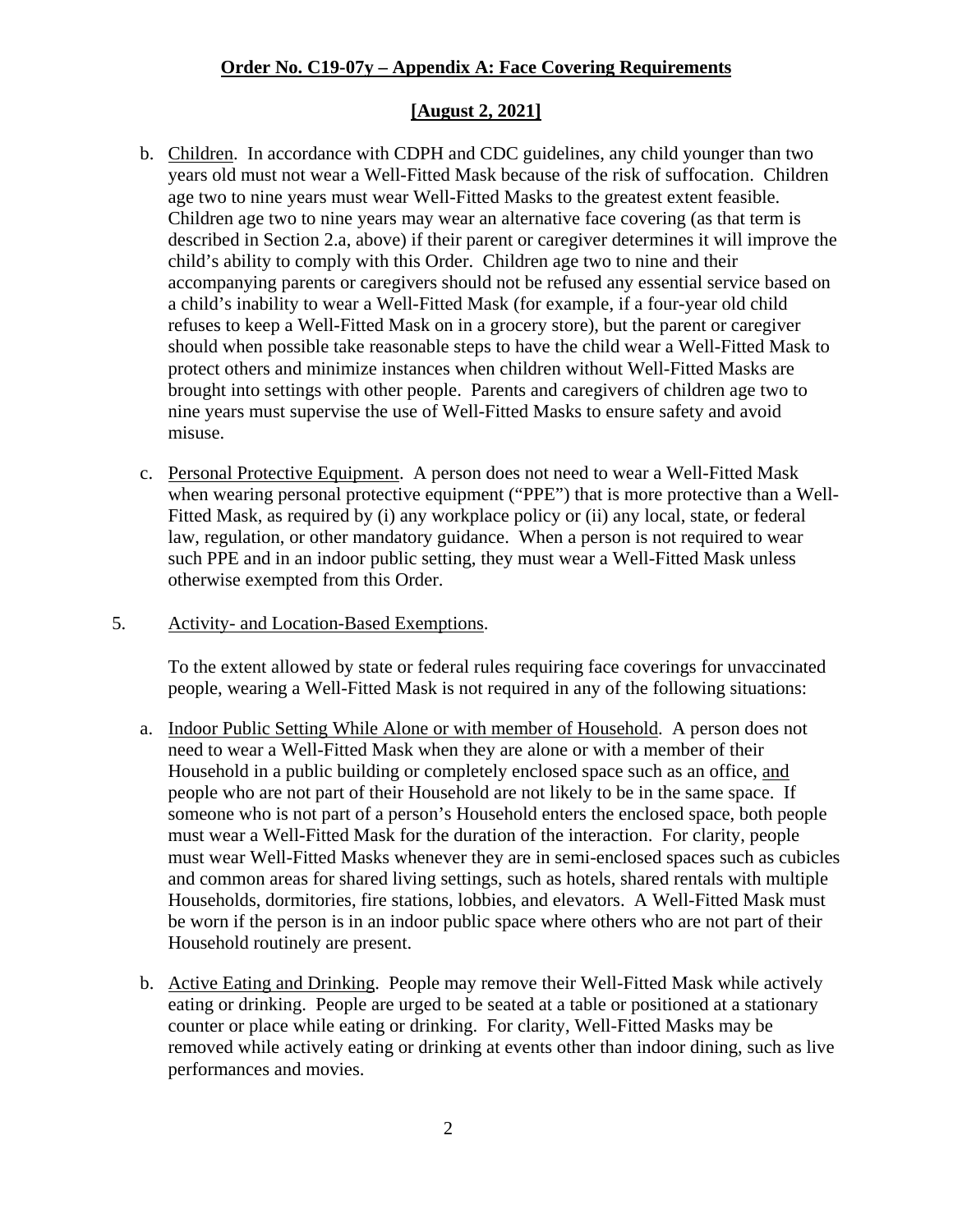### **[August 2, 2021]**

- c. Personal Motor Vehicle. A person does not need to wear a Well-Fitted Mask when in a motor vehicle and either alone or exclusively with other members of the same Household. But a Well-Fitted Mask is required when alone in the vehicle if the vehicle is used as a taxi or for any private car service or ride-sharing vehicle. Persons sharing a personal motor vehicle with people outside of the same Household are strongly encouraged to roll down the vehicle's windows for ventilation.
- d. Showering, Personal Hygiene, or Sleeping. People may remove their Well-Fitted Mask only while showering or actively engaging in personal hygiene that requires removal of the Well-Fitted Mask, including at a gym or other facility. People may remove their Well-Fitted Mask while sleeping in indoor public settings.
- e. Live or Recorded Performance and Professional Sports. Performers at indoor live or recorded settings or events such as concerts, live music, film, television, recording studios, theater, opera, symphony, and professional sports may remove their Well-Fitted Masks while actively performing or practicing. If they remove their Well-Fitted Mask, performers must maintain at least six feet of distance from attendees and employees and are encouraged to maintain as much distance from other performers as possible. Performers are strongly urged to be Fully Vaccinated or regularly tested, and to wear their Well-Fitted Masks to the greatest extent possible. Attendees and employees must remain masked while attending or working at the performance except when another exception applies.
- f. Religious Gatherings. Service leaders of indoor public religious gatherings, including by way of example but not limitation, choirs, may remove their Well-Fitted Mask while actively performing religious services. If they remove their Well-Fitted Mask, service leaders must maintain at least six feet of distance from participants except when another exception applies and are encouraged to maintain as much distance from other service leaders as possible. Service leaders are strongly urged to be Fully Vaccinated or regularly tested, and to wear their Well-Fitted Masks to the greatest extent possible. Participants in indoor religious gatherings may remove their Well-Fitted Masks to participate in religious rituals.
- g. Personal Services. Patrons of personal services such as facials, beard trims, facial piercing and tattoos, and facial massages may remove their Well-Fitted Mask only while actively receiving a service or treatment that requires temporary removal of the Well-Fitted Mask. Where they cannot maintain at least six feet of distance, providers of personal services must wear a N-95 mask, respirator, or procedural/surgical mask while administering the service.
- h. Recreational Sports. Participants in indoor recreational sports, gyms, and yoga studios may not remove their Well-Fitted Masks except while actively engaged in water-based sports (swimming, swim lessons, diving, water polo) and other sports where masks create imminent risk to health (e.g., wrestling, judo). Swim instructors who are not Fully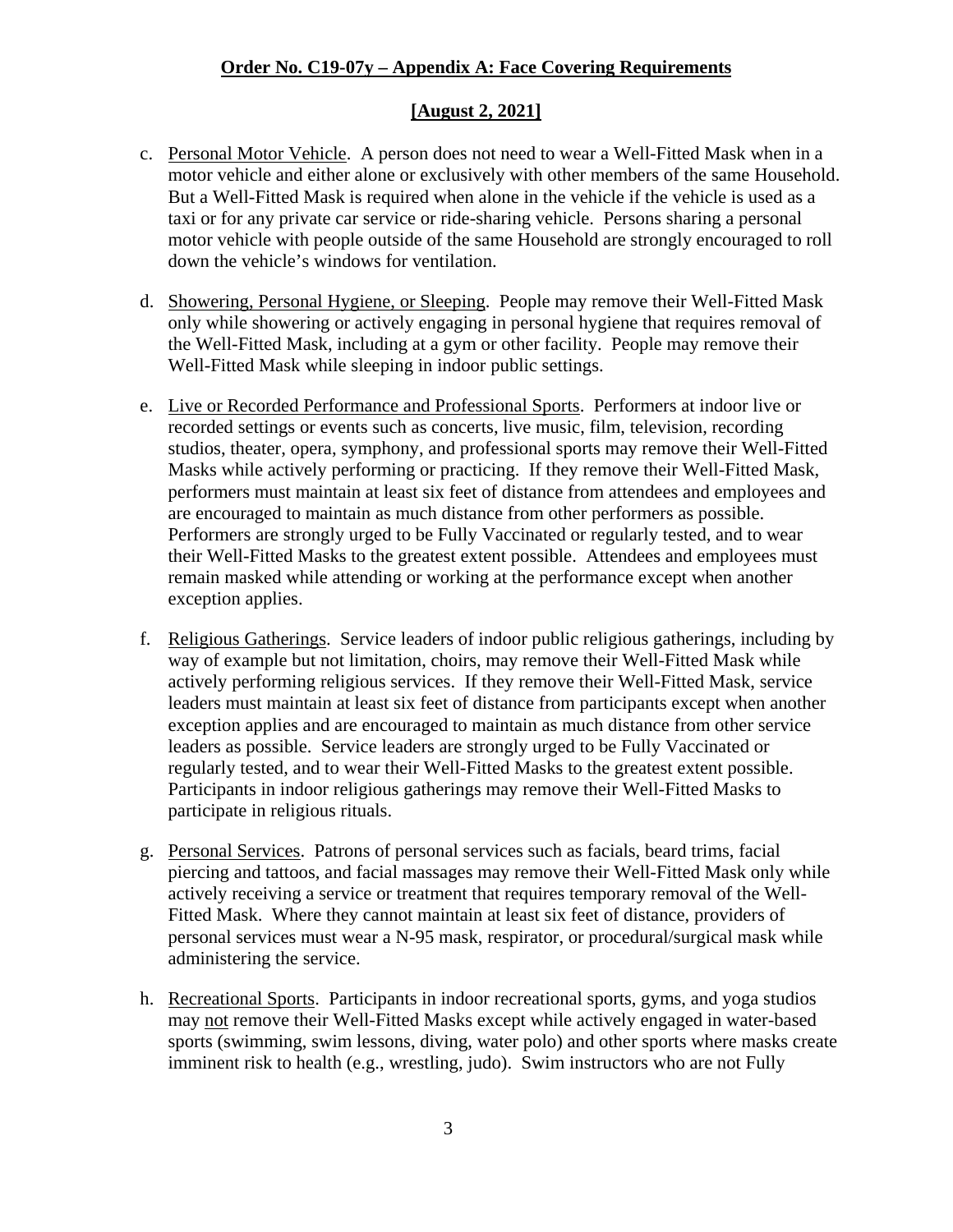## **[August 2, 2021]**

Vaccinated are required to wear a face shield at all times that they are in the water with other people.

- 6. Additional Recommendations.
	- a. Outdoor Crowded Gatherings. People who are outdoors in close proximity to other people who are not part of their Household are strongly encouraged to wear a Well-Fitted Mask.
	- b. Indoor Private Gatherings. People are strongly encouraged to wear a Well-Fitted Mask when present in an indoor private gathering at a Residence if someone who is not part of a person's Household is present in the Residence. For clarity, people must wear a Well-Fitted Mask in common areas of a Residence that is used as a shared rental with multiple Households.
	- c. Providing a Well-Fitted Mask. Businesses and other entities subject to this Order are strongly encouraged to provide a Well-Fitted Mask at no cost to people who do not have one upon entry inside the facility.
- 7. Compliance with CDPH Vaccination Status Order's Mask Requirement.

Businesses and governmental entities with Personnel in Acute Health Care Settings, Long-Term Care Settings, High-Risk Congregate Settings, and Other Health Care Settings—as those terms are defined in the CDPH Vaccination Status Order, available [online at www.cdph.ca.gov/Programs/CID/DCDC/Pages/COVID-19/Order-of-the-State-](www.cdph.ca.gov/Programs/CID/DCDC/Pages/COVID-19/Order-of-the-State-Public-Health-Officer-Unvaccinated-Workers-In-High-Risk-Settings.aspx)Public-Health-Officer-Unvaccinated-Workers-In-High-Risk-Settings.aspx—must provide appropriate face coverings as required by the CDPH Vaccination Status Order.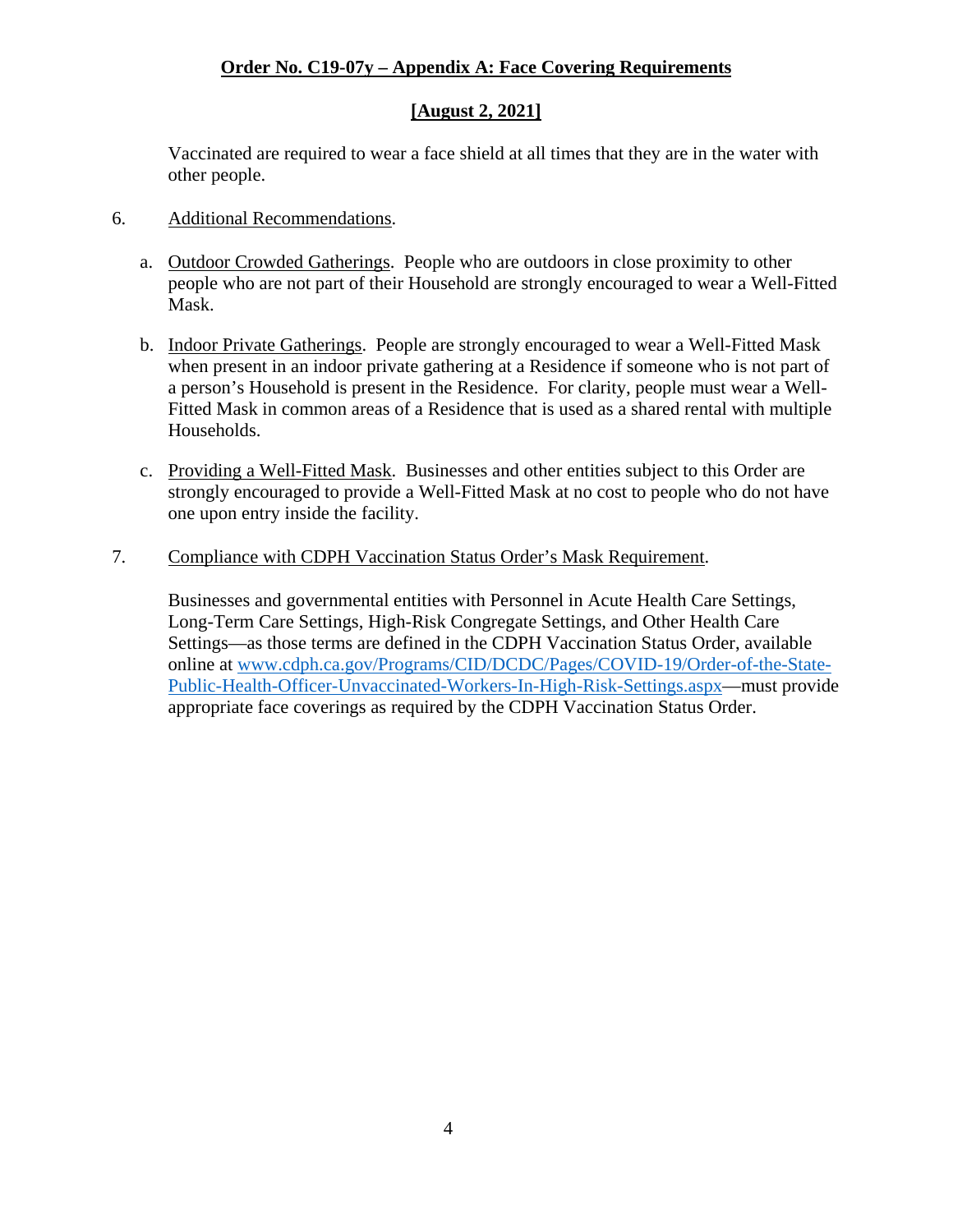## **Order No. C19-07y – Appendix B: Proof of Vaccination Requirements**

## **[August 12, 2021]**

### 1. Covered Businesses and Events.

For purposes of this Appendix B, Covered Businesses include:

- a. Operators/hosts of establishments or events where food or drink is served indoors including, but not limited to, dining establishments, bars, clubs, theaters, and entertainment venues. For clarity, this does not include food or drink provided as part of a religious ceremony (*e.g.*, communion or kiddush).
- b. Gyms, recreation facilities, yoga studios, dance studios, and other fitness establishments, where any patrons engage in cardiovascular, aerobic, strength training, or other exercise involving elevated breathing. For clarity, fitness establishments and activities that are part of a K-12 school or operate as a Program for Children and Youth are covered by separate sector-specific directives (available at www.sfdph.org/directives) and are not subject to the requirements of this Appendix B.

#### 2. Vaccination Requirement for Patrons.

a. Requirement. As soon as possible, but no later than August 20, 2021, Covered Businesses must require all patrons age 12 and older to show proof that they are Fully Vaccinated before entering any indoor portion of a facility, subject only to the exceptions below and any applicable requirements of federal, state, or local laws requiring accommodation.

For purposes of this requirement, Covered Businesses may not accept a written selfattestation of vaccination proof of Full Vaccination. The following are the only acceptable proof of Full Vaccination:

- (1) the CDC vaccination card, which includes name of person vaccinated, type of vaccine provided, and date last dose administered, or similar documentation issued by another foreign governmental jurisdiction;
- (2) a photo or copy of a vaccination card as a separate document;
- (3) a photo of a vaccination card stored on a phone or electronic device;
- (4) documentation of vaccination from a healthcare provider; or
- (5) a personal digital COVID-19 vaccine record issued by the State of California and available by going to [myvaccinerecord.cdph.ca.gov](https://myvaccinerecord.cdph.ca.gov) or similar documentation issued by another state, local, or foreign governmental jurisdiction, or by an approved private company (a list of approved companies offering digital vaccine cards is available at [www.sfdph.org/dph/alerts/files/vaccine-verification-sites.pdf\).](www.sfdph.org/dph/alerts/files/vaccine-verification-sites.pdf)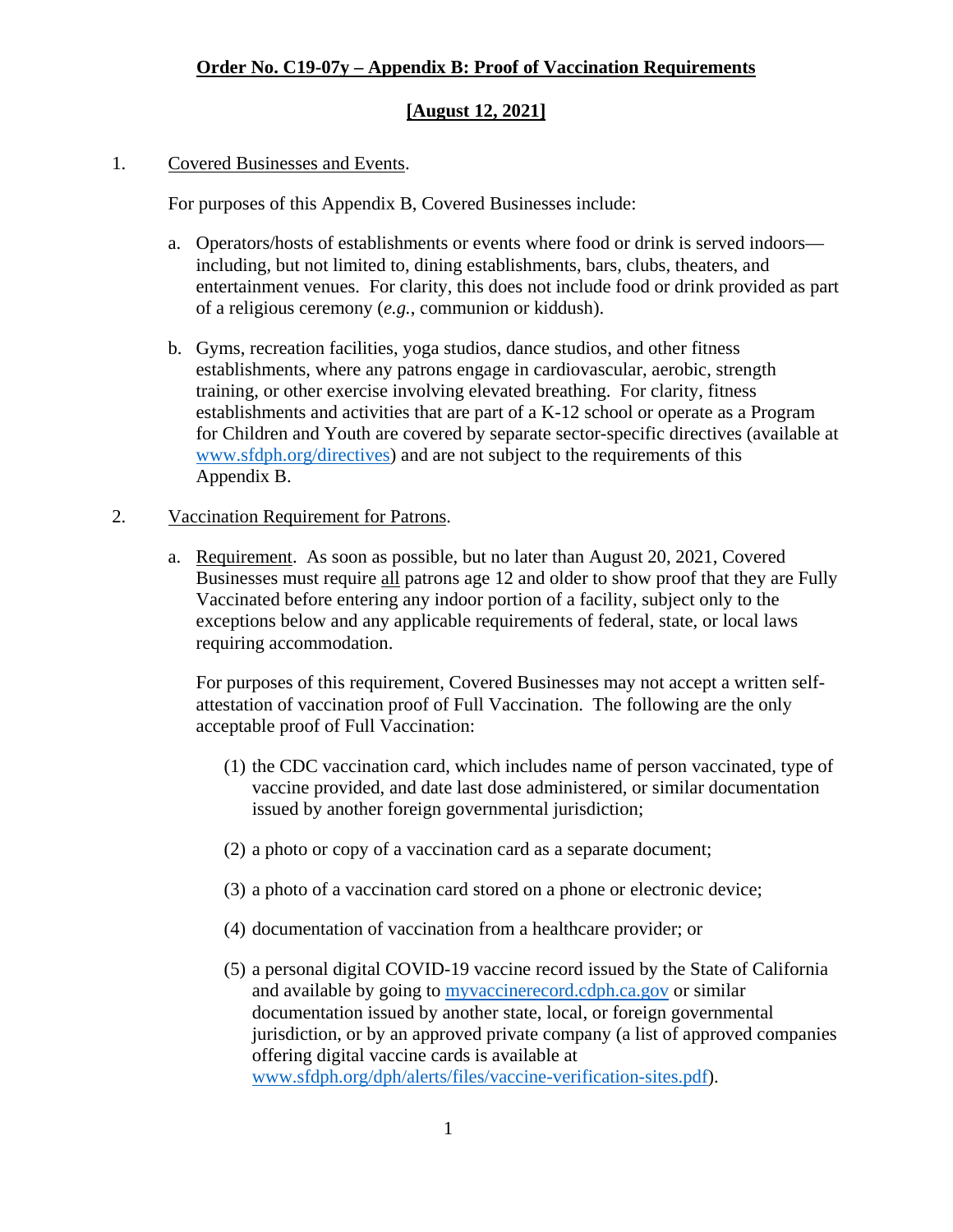## **Order No. C19-07y – Appendix B: Proof of Vaccination Requirements**

## **[August 12, 2021]**

Covered Businesses are required to cross-check proof of Full Vaccination for each patron against a photo identification, unless photo identification is integrated into the digital COVID-19 vaccine record.

- b. Exceptions and Clarifications.
	- i. For clarity, individuals who do not provide proof of Full Vaccination may use the outdoor portions of Covered Business facilities (but not the indoor portions except solely as provided in subsections (ii), (iii), and (v) below).
	- ii. Covered Businesses may allow patrons wearing a Well-Fitted Mask to come indoors to use a restroom without requiring patrons to show proof they are Fully Vaccinated.
	- iii. Dining establishments and bars may require proof of Full Vaccination to be shown at the time of patrons' first in-person interaction with staff (*e.g.*, at the time of ordering) rather than at the entrance to the establishment, but only if all such patrons wear Well-Fitted Masks at all times after entering the indoor portion of the facility and before showing such proof. Dining establishments and bars are prohibited from serving any patron indoors who fails to provide this proof.
	- iv. Theaters where concessions are sold may require proof of Full Vaccination to be shown at the time of patrons' purchase of concessions rather than at the entrance to the establishment. Theaters are prohibited from selling food or beverages to any patron indoors who fails to provide this proof.
	- v. Dining establishments and bars that serve food may allow individuals wearing a Well-Fitted Mask to enter the indoor portion of the facility to order, pick up, or pay for food or drink "to go" without showing proof of Full Vaccination.
	- vi. Businesses may obtain proof of Full Vaccination in advance of a patron's arrival at a facility, *e.g.*, by email or through a reservation system, but must confirm identification at the time of entry into the facility.
	- vii. Businesses operating food courts in indoor shopping centers that offer seated dining are required to obtain proof of Full Vaccination before patrons enter into the food court unless those operators remove seating from the area.
	- viii. Individuals hosting private events in their homes are not subject to the requirements of this Appendix B but are strongly urged to require all guests age 12 and older to show proof that they are Fully Vaccinated.
- 3. Vaccination Requirement for Staff.
	- a. Requirements. Subject to the exceptions below and any applicable requirements of